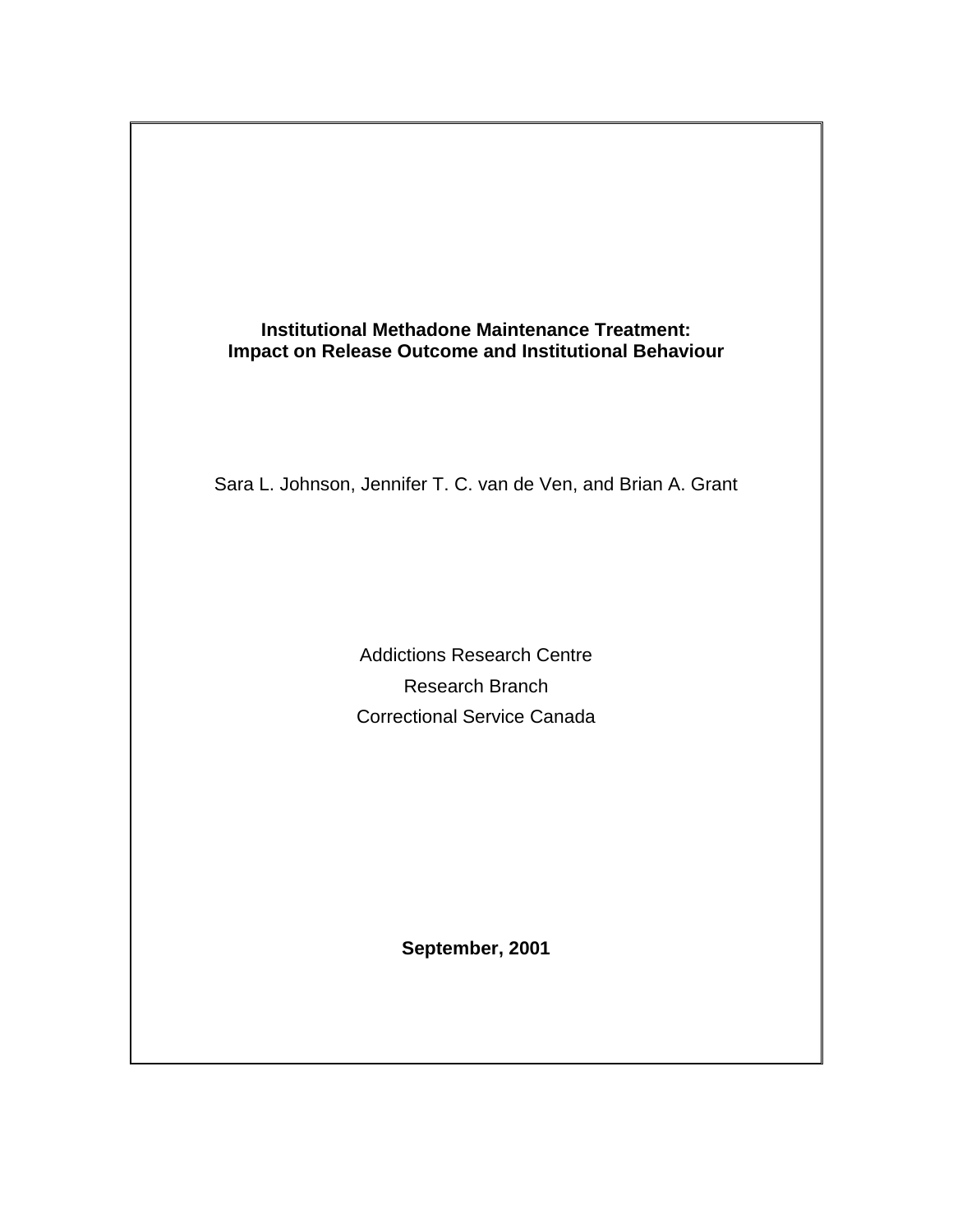#### **ACKNOWLEDGEMENTS**

<span id="page-1-0"></span>We would like to acknowledge several individuals who assisted in this research. First we would like to acknowledge Sandra Black for her help in identifying the MMT cases for the study. We would also like to acknowledge the regional Health Care representatives for their assistance in providing the data for each region. Finally, Jason Wong, Nancy Sutton, and Janice Milligan were critical in helping to organize and clarify MMT start dates and related information. Without the contribution of these individuals, this research would not have been possible.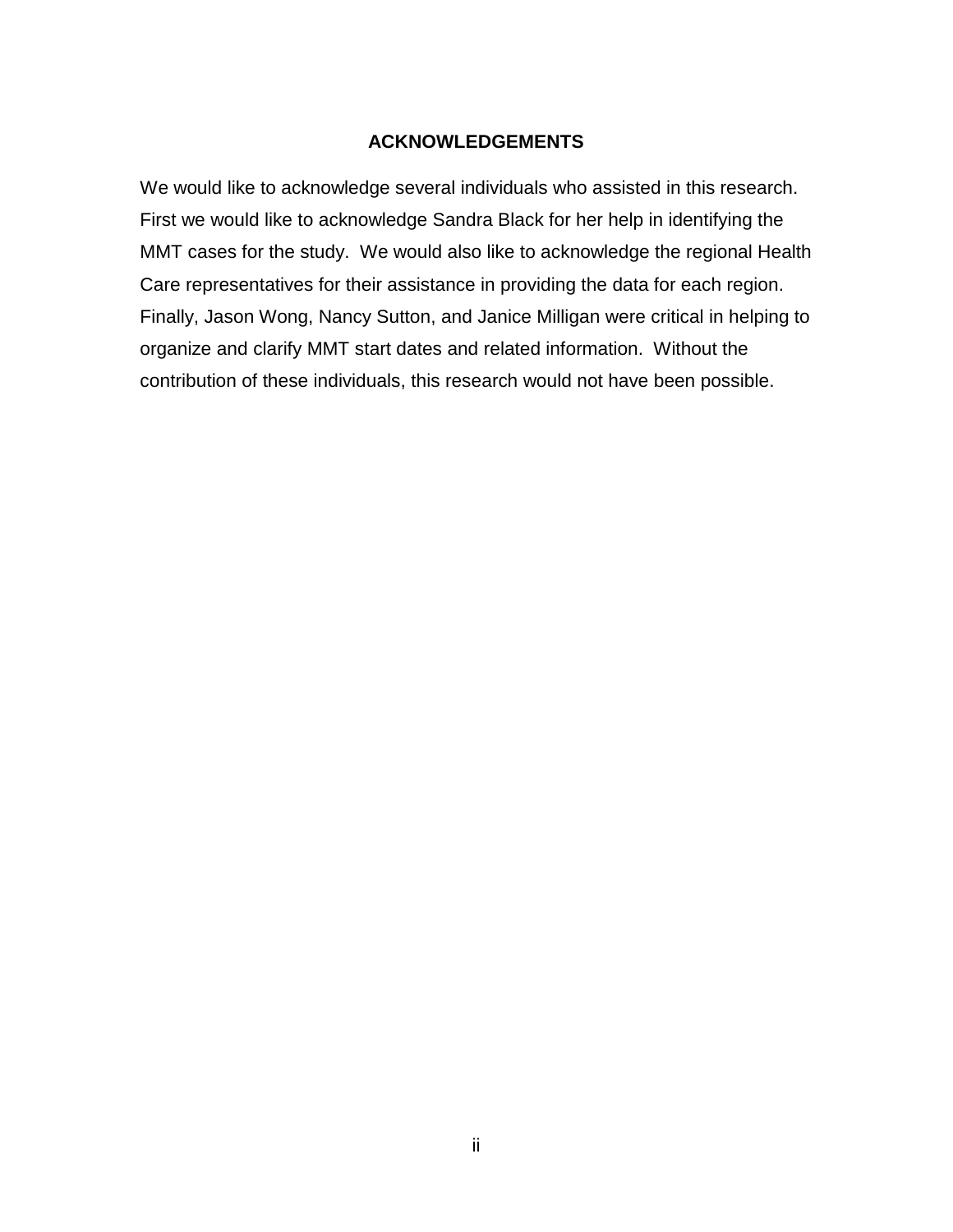#### **EXECUTIVE SUMMARY**

<span id="page-2-0"></span>Heroin is a powerful and extremely addictive drug. Research has shown that one of the best interventions for heroin addiction is Methadone Maintenance Treatment (MMT). Positive benefits from the use of MMT include reductions in illicit opiate use, HIV risk behaviors and drug and property-related crimes (eg., Marsch, 1998). Correctional research on MMT has demonstrated a lower prevalence of heroin injection, syringe-sharing (Dolan et al., 1998), increased likelihood to apply for post-release MMT and other drug abuse treatment, and lower drug use and crime (Magura et al. 1993).

The present study compares post-release outcome and institutional behaviour of MMT participants to a group of offenders who tested positive for heroin use while incarcerated and were assessed as having a substance abuse problem (Non-MMT group). Overall, offenders participating in MMT had lower readmission rates and were readmitted at a slower rate than the Non-MMT group. Within a 12 month period, the Non-MMT group were 28% more likely than the MMT group to be returned to custody. Furthermore, the MMT group were less likely to have been unlawfully at large (UAL) or in violation of an abstinence condition due to alcohol use while on conditional release than Non-MMT offenders. While the MMT and Non-MMT groups were similar in terms of time to new offence and number and type of new offences committed, the trend in the data was towards a lower rate of reoffending for the MMT group.

In terms of institutional behaviour, the MMT group had a reduced rate of serious drug related institutional charges following initiation of the MMT. This likely indicates a decrease in drug seeking and drug taking behaviour among MMT offenders in comparison to Non-MMT offenders after MMT initiation.

Compared to other offenders, the MMT offenders were slightly older and had a slightly lower criminal history risk. Over 80% of the offenders receiving MMT are in either the Ontario or Pacific Regions. The regional distribution of MMT and

iii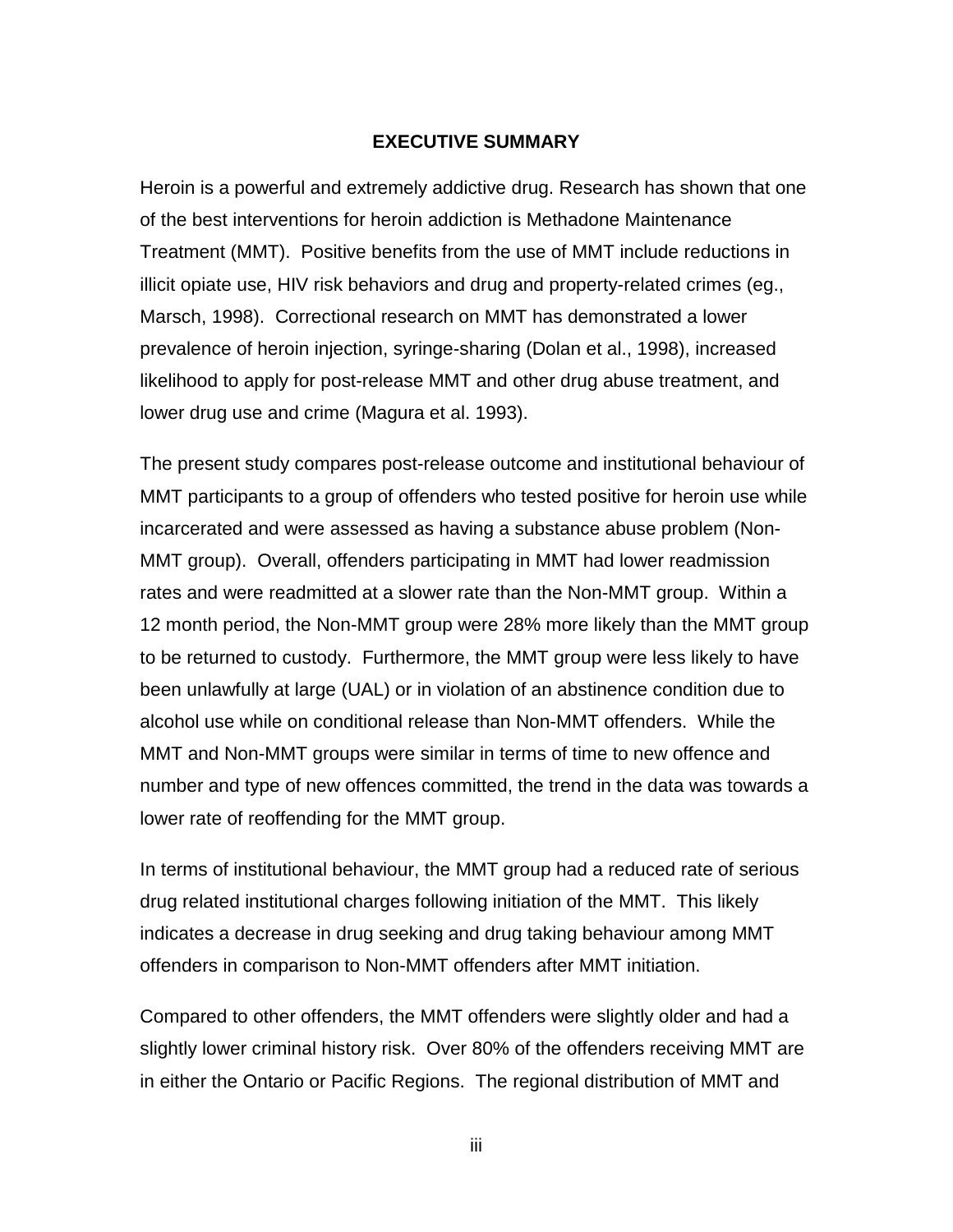Non-MMT offenders indicates that the Pacific Region has the most serious heroin problem, but that the Prairie Region may be the most in need of increased MMT participation.

Overall the study found that participation in an institutional MMT program had a beneficial effect on outcome following release. Additional research is needed to address issues such as continuation of treatment in the community and other community safety benefits.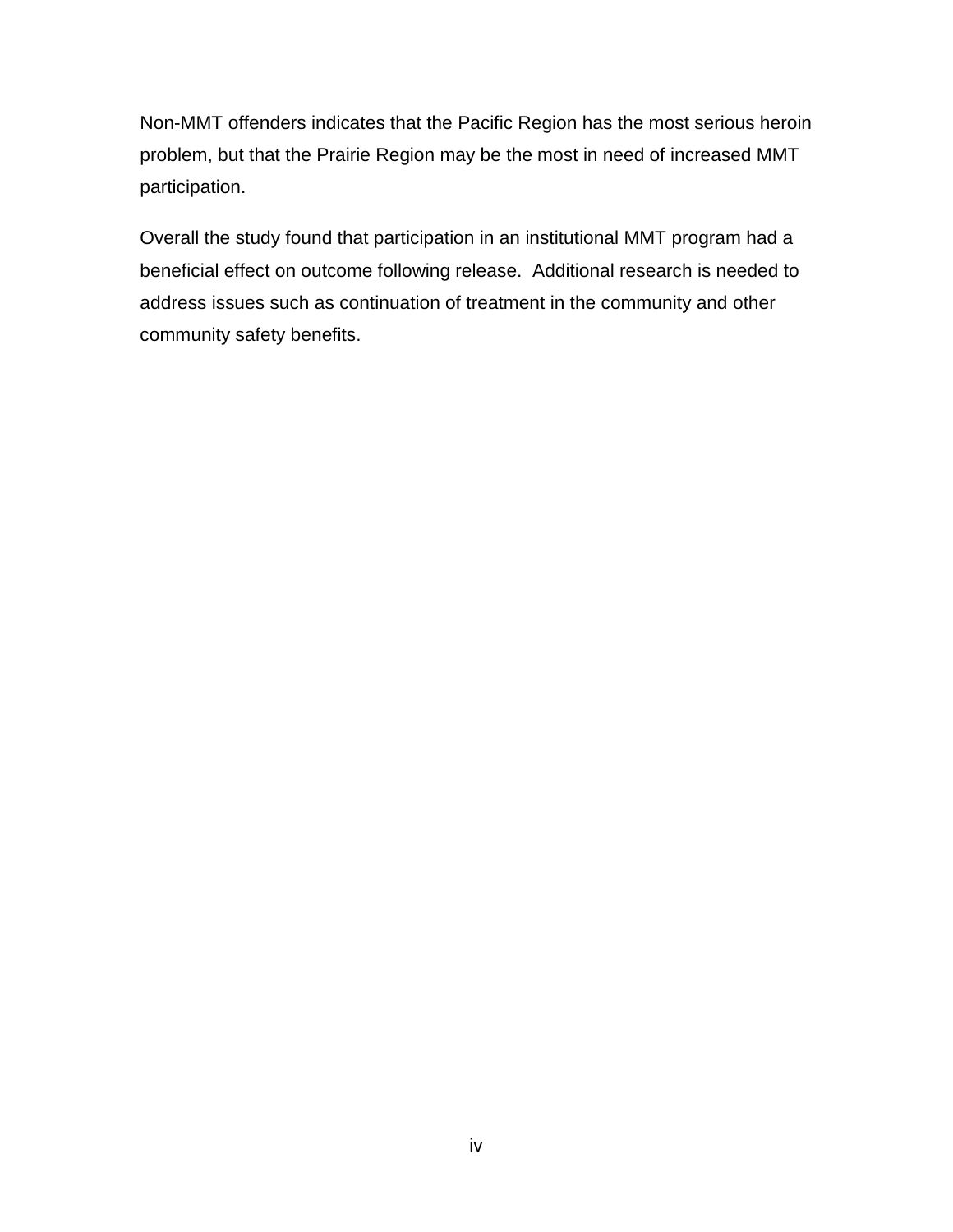# **TABLE OF CONTENTS**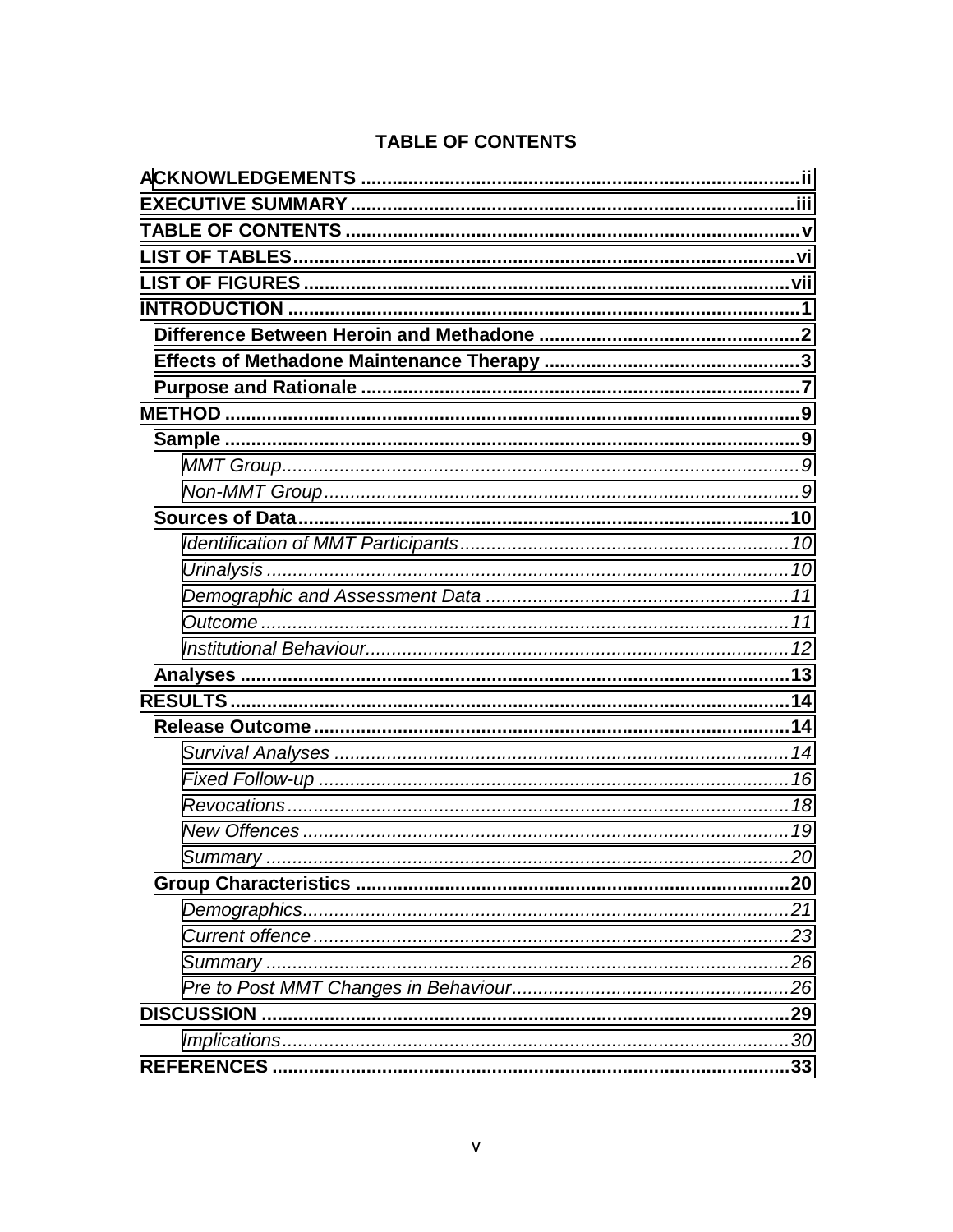# **LIST OF TABLES**

<span id="page-5-0"></span>

| Table 1:  |                                                                          |  |
|-----------|--------------------------------------------------------------------------|--|
| Table 2:  |                                                                          |  |
| Table 3:  |                                                                          |  |
| Table 4:  |                                                                          |  |
| Table 5:  | Racial distribution of Non-MMT and MMT groups21                          |  |
| Table 6:  |                                                                          |  |
| Table 7:  |                                                                          |  |
| Table 8:  |                                                                          |  |
| Table 9:  |                                                                          |  |
| Table 10: |                                                                          |  |
| Table 11: |                                                                          |  |
|           | Table 12: Pre to post measures (rate/month) of institutional behaviour28 |  |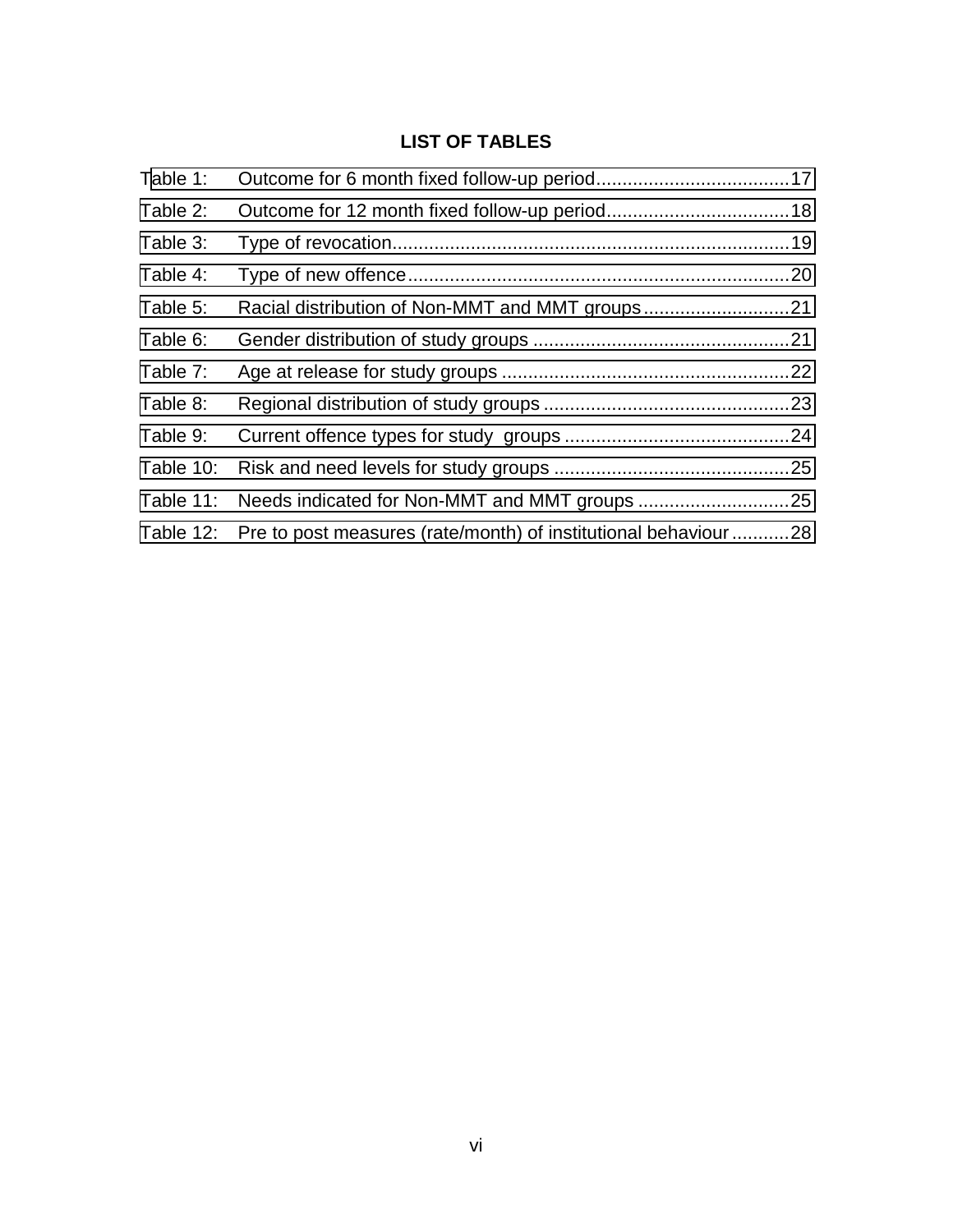# **LIST OF FIGURES**

<span id="page-6-0"></span>

| Figure 1: Proportion of offenders remaining in the community      |  |
|-------------------------------------------------------------------|--|
| Figure 2: Proportion of offenders not reoffending for the MMT and |  |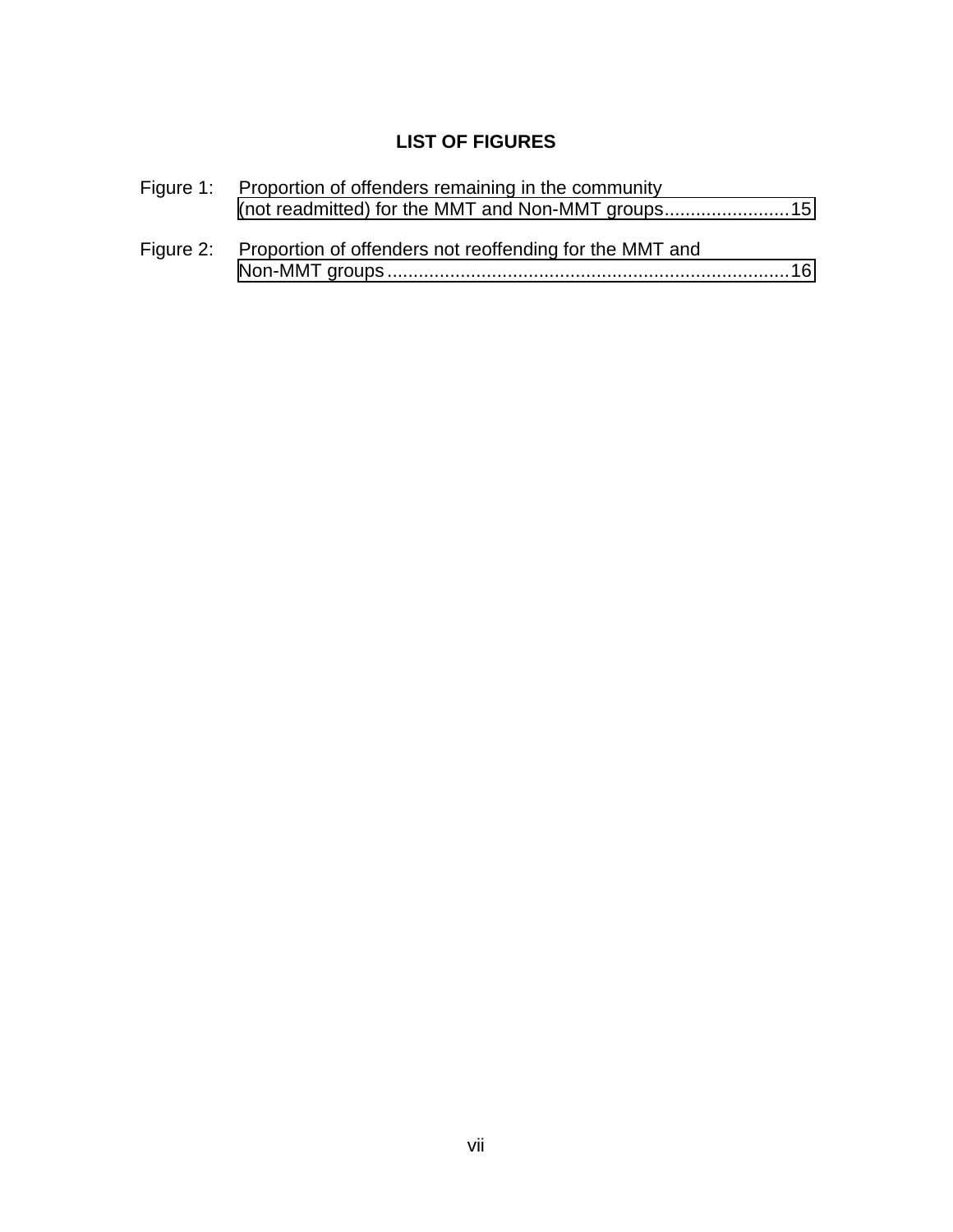#### **INTRODUCTION**

<span id="page-7-0"></span>Heroin is one of the most addictive and damaging illicit drugs. Addiction to heroin can occur after only a few uses and once addicted, it is extremely difficult to stop using the drug. The damage associated with an addiction to heroin includes loss of family and friends, dependence on a criminal lifestyle to support the purchase of heroin, and serious deterioration in health. The most serious health consequences include HIV and Hepatitis C infections from sharing needles and other drug taking paraphernalia. These medical conditions lead to serious health consequences that may ultimately result in death.

Treatment for a heroin addiction is extremely difficult, but efforts to control the effects of heroin by substituting the drug methadone and stabilizing the behaviour of the addict has resulted in successful interventions. Methadone has been used as an intervention in the community since the mid 1960s by Dole and Nyswander (1965). One of the earliest reports of the use of methadone in correctional settings was in Lexington, Kentucky, in the 1950s where methadone was used as an experimental medication to treat heroin addiction (Parrino, 2000). Since the early 1970s, incarcerated heroin addicts in New York city's Rikers Island have been receiving methadone (Magura, Rosenblum, Lewis, & Joseph, 1993). It has been used in other correctional settings since that time (Darke, Kaye, & Finlay-Jones, 1998; Dolan, Wodak, & Hall, 1998; Motiuk, Dowden, & Nafekh, 1999).

In January 1998, the Correctional Service of Canada (CSC) implemented Phase 1 of a National Methadone Maintenance Treatment (MMT) Program for federal offenders with heroin or other opioid addictions (Correctional Service Canada, 1999). Phase 1 was designed to continue methadone treatment that began in the community. The initial eligibility criterion was expanded from *continuity* of participation to *recent* participation in a community MMT program to adjust for delays in processing cases through the judicial system. CSC's MMT program integrates the medical management of the offender with existing institutional and community based substance abuse treatment programs.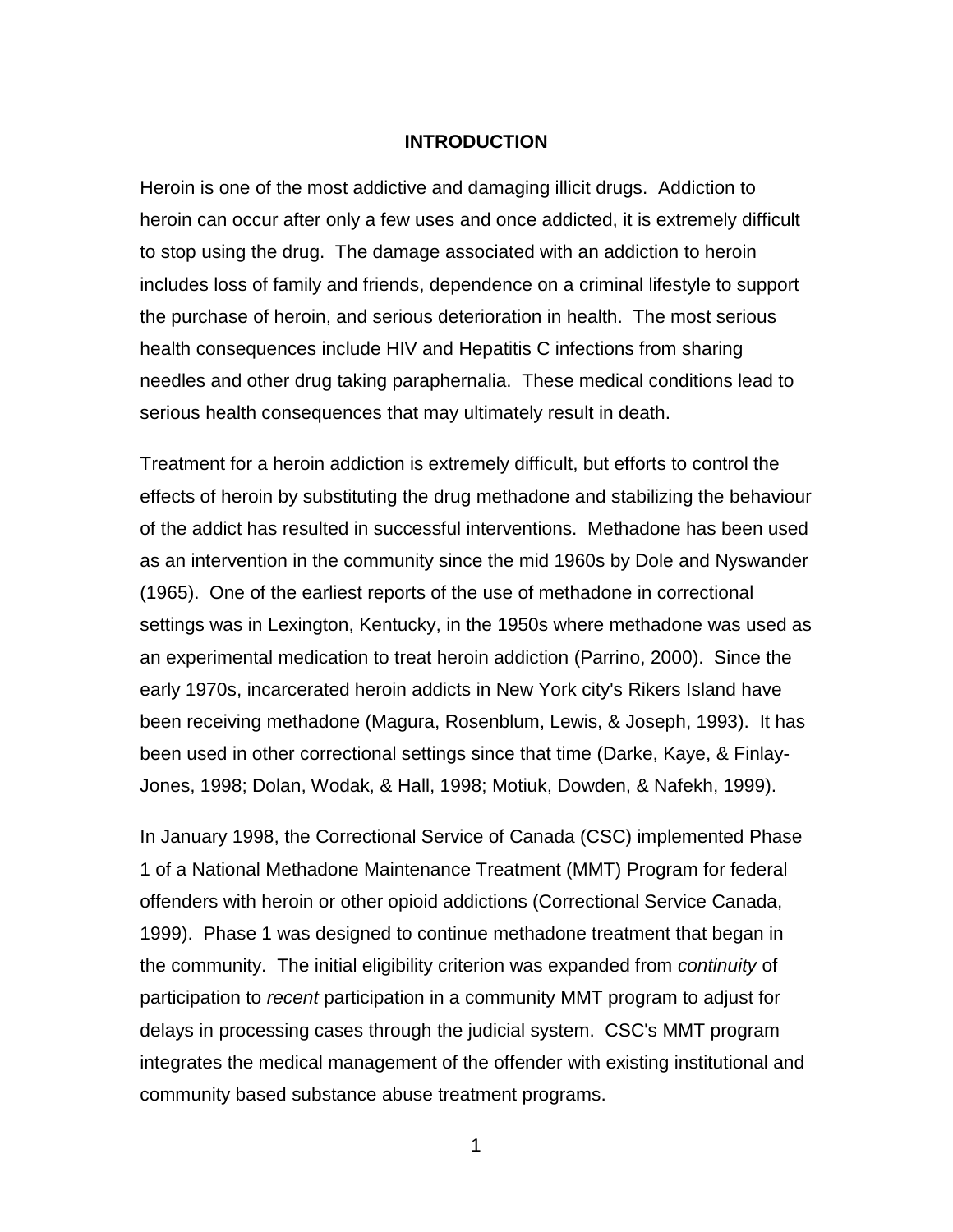<span id="page-8-0"></span>In March 1999, Phase 1 of the National MMT Program was modified to allow, in exceptional circumstances, the option of providing methadone treatment to severely heroin-addicted offenders presently not eligible for MMT. To be eligible, the following criteria must be met: all available treatments and programs have failed; the health of the offender continues to be seriously compromised by addiction; and there is a dire need for immediate intervention (Correctional Service Canada, 1999).

The goal of the National MMT Program in CSC is to minimize the adverse physical, psychological, social, and criminal effects associated with opioid use, including the spread of HIV and other infectious diseases in CSC operational units (Correctional Service Canada, 1999).

Research on the impact of MMT will identify the possible benefits of MMT and its potential contribution to community safety. MMT is an expensive program that requires considerable economic and human investment. Knowledge about the outcome of the program will provide decision-makers with the information they need to evaluate the potential impacts of an expanded program that could address the needs of offenders who have not previously been on an MMT program. The current study is the first step in developing the required information.

#### **Difference Between Heroin and Methadone**

One of the conflicts surrounding the use of methadone concerns the issue of substituting one addictive drug for another. Contrary to the longstanding misconception that methadone produces many of the same negative effects as heroin, methadone has been shown to be medically safe (Parrino, 2000). Heroin, considered a short-acting narcotic, has an immediate onset of action with four to six hours duration. The route of administration of heroin is typically injection, snorting, or smoking. Conversely, methadone has a duration of action lasting from 24 to 36 hours and is administered orally (O'Brien, Cohen, Evans, & Fine, 1992).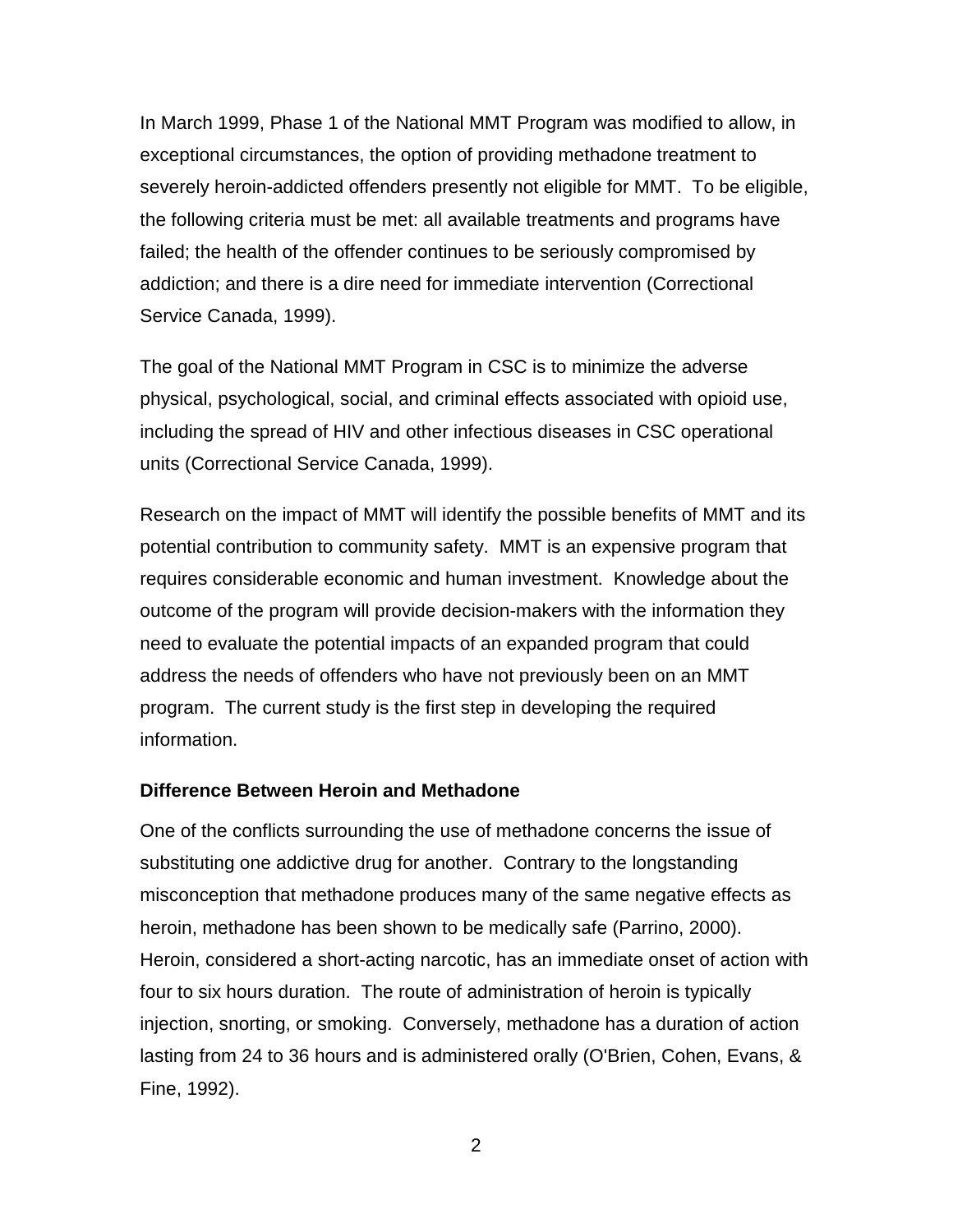<span id="page-9-0"></span>Unlike heroin, methadone does not produce a narcotic effect once an individual is stabilized with the appropriate dosage. Indeed, the benefit of using methadone for heroin addicts is that methadone acts to eliminate withdrawal symptoms when the concentration of the opiate (heroin) in the body drops below a specific point. It has been noted that withdrawal from methadone is less severe than withdrawal from heroin, it is more extended and can be controlled by the slow reduction in methadone dosage over time (Parrino, 2000). This occurs because methadone and heroin both act upon the same opiate receptors. Therefore, with a relatively steady concentration of methadone in the blood, the opiate receptors remain continuously occupied and the patient becomes functionally normal.

#### **Effects of Methadone Maintenance Therapy**

Opioid substitution with methadone is the most widely implemented treatment for heroin addiction (Marsden, Gossop, Farrell, & Strang, 1998). There has been some controversy surrounding whether methadone should be applied using an abstinence-oriented or a maintenance approach. Caplehorn (1994) examined this issue with a sample of participants in an alcohol and drug program. Results showed that participants who were assigned to an abstinence-oriented program were significantly more likely than those assigned to indefinite maintenance to use heroin and amphetamines during the first 2 years of methadone treatment (Caplehorn, 1994). Thus, it would appear that there are merits to using a longterm maintenance approach, as opposed to an abstinence approach, with the administration of methadone.

Research has also been conducted to determine the effects of dosage and length of time in treatment on outcome. Overall, 60 milligrams of methadone per day has been identified as the lowest daily dose that is efficacious. Bellin, Wesson, Tomasino, Nolan, Glick and Oquendo (1999) compared inmates accepting high dose (60 mg. or more) and low dose methadone while incarcerated on the time from release from prison to the community until reincarceration. They found that inmates discharged on high dose methadone were less likely to be reincarcerated than those on low doses, with the median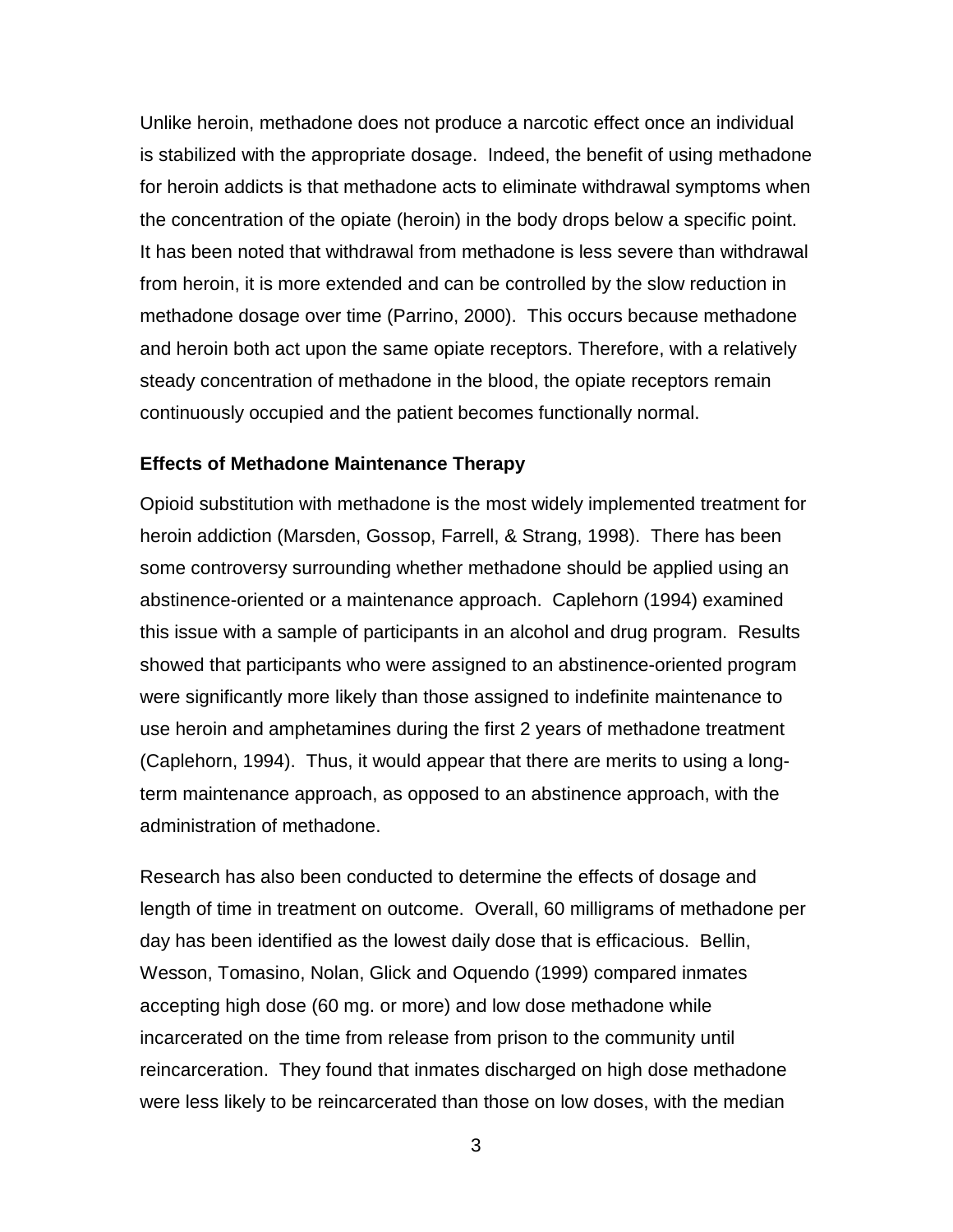time to reincarceration of 253 and 187 days respectively. Furthermore, use of higher doses of methadone has been found to be associated with lengthier retention in treatment, while maintenance on lower doses of methadone (often due to policy rather than dose being determined on an individual basis) tended to lead to increased drop out from treatment (Ward, Mattick & Hall, 1992). In terms of the effect of treatment length on outcome, Ward, Mattick and Hall (1992) concluded that length of time spent in methadone maintenance is related to postmethadone maintenance behaviour. In addition, results from studies suggest that more than two to three years of methadone maintenance is necessary before significant behavioural changes will occur, but that arbitrarily limiting the duration of methadone maintenance to such time periods has been found to have negative consequences (Ward, Mattick & Hall, 1992).

Researchers have also found that ancillary services in addition to MMT such as provision of medical services, frequent and high quality counseling and financial services were related to better outcomes including increased retention in treatment, lower rates of drug use and reduced crime (Ward, Mattick & Hall, 1992). For example, Simpson, Joe, Dansereau and Chatham (1997) found that enhanced counseling and length of time spent in treatment in addition to MMT were related to treatment outcomes.

Research has shown that being prescribed methadone in the community, then discontinuing that prescription on entry to prison was associated with an increased likelihood of needle sharing (Shewan, Gemmell, & Davies, 1994). This finding supports the need for MMT programs for incarcerated individuals as a method for dealing with the negative health consequences of needle sharing.

Many researchers have demonstrated the beneficial effects of participation in methadone maintenance programs. For example, Maddux and Desmond (1997) found that among participants on methadone, days of intravenous drug use, crime, and needle sharing decreased markedly and days of productive activity increased from the month preceding admission to methadone maintenance to the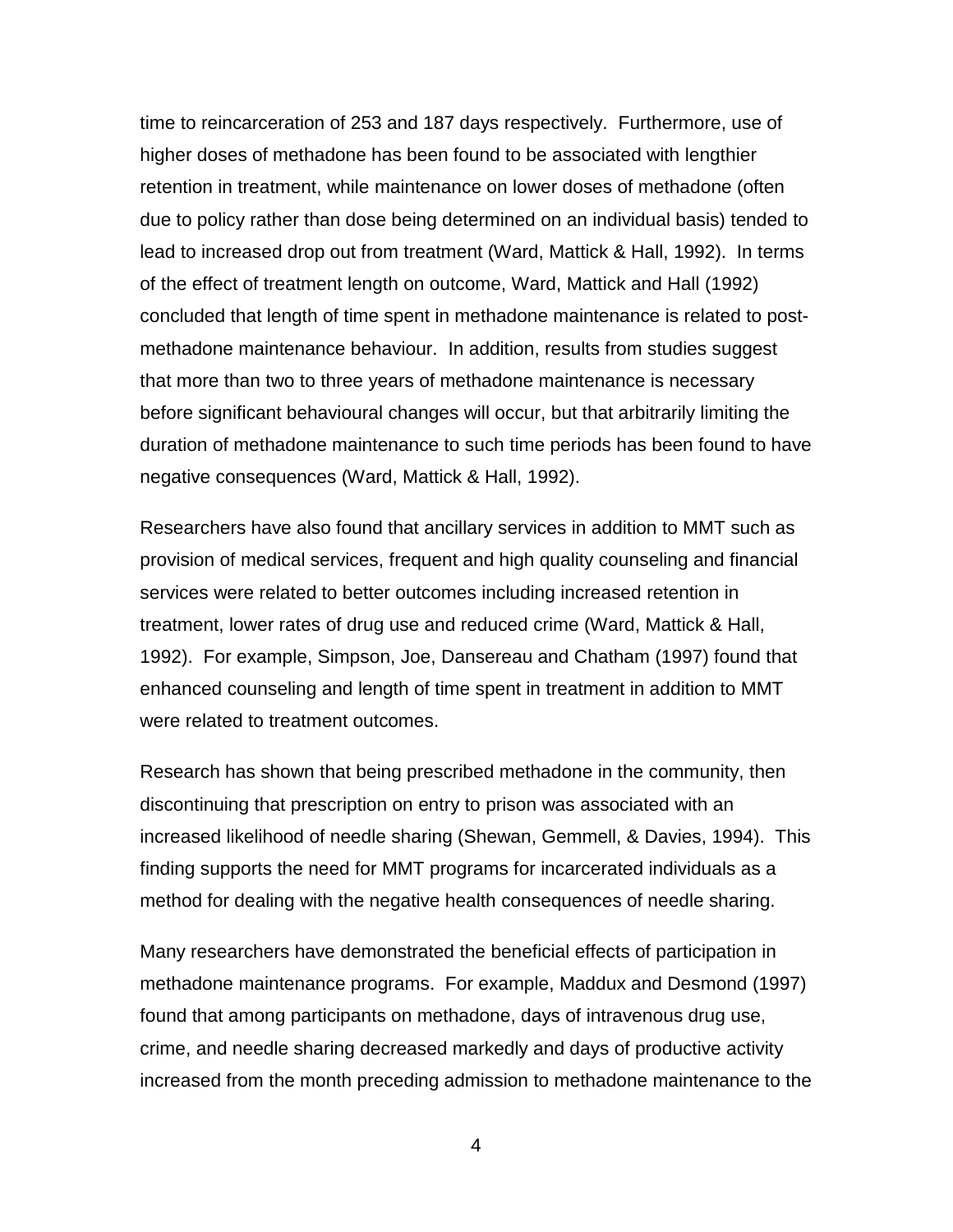month preceding the first anniversary of admission. Parker and Kirby (1996) also found substantial reductions in illicit drug use and acquisitive crime (e.g., theft, burglary) when comparing a sample of MMT patients to a community sample of heroin only and poly-drug users.

Magura et al. (1993) compared a sample of offenders from New York city who were enrolled in the MMT program with a control group of similar addicts who received seven-day heroin detoxification in jail. Results demonstrated that MMT participants were more likely than controls to apply for methadone or other drug abuse post-release treatment and to be participating in treatment after a 5-month follow-up. Moreover, being in treatment at follow-up was associated with lower drug use and crime. It should be noted that the in-jail MMT program was most effective in maintaining post-release continuity of methadone treatment for offenders previously enrolled in methadone at arrest (Magura et al. 1993).

Dolan et al. (1998) conducted a study with a prison population in New South Wales. They found that participants who had been maintained on methadone reported a significantly lower prevalence of heroin injection, syringe sharing, and scored lower on an HIV Risk-taking Behavioural Scale than participants who received standard drug treatment and time-limited methadone treatment.

In a comprehensive study, Coid and his colleagues (2000) found that participation in a community Methadone Treatment Programme contributed to decreases in self reported illicit drug consumption and criminal activity. Overall, use of heroin decreased by 50% from intake to 6 months after beginning treatment, although there was no change in the levels of illicit methadone, amphetamines, barbiturates, crack cocaine, powder cocaine, cannabis, or benzodiazepine misuse. Methadone treatment was associated with a fall in the level of financial gain from criminal activities, and a decrease in the number of reported arrests by the police during the treatment period. However, differential impact of MMT on different categories of crime were observed: burglaries and thefts were reduced by half and the effect on drug dealing was even greater. In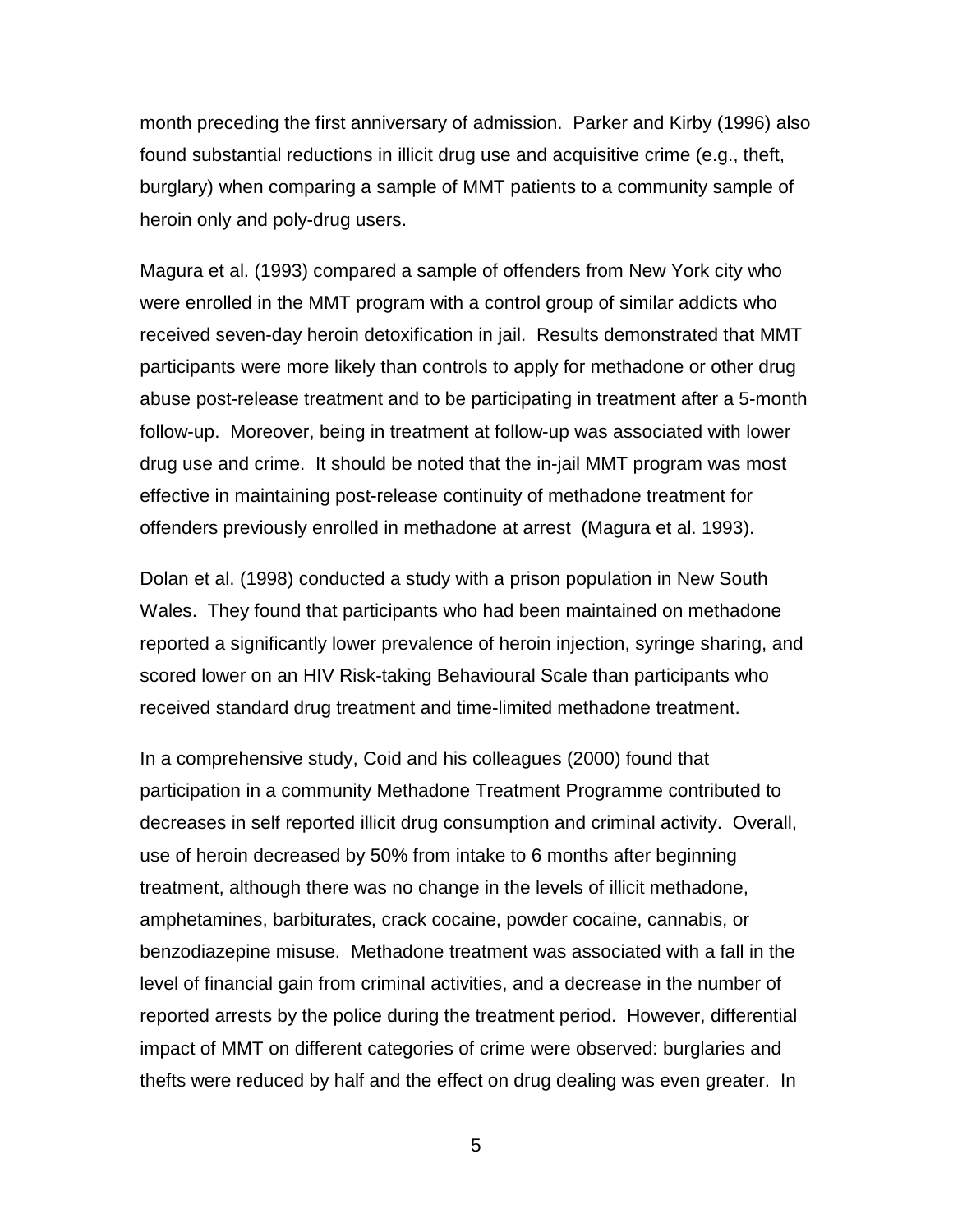contrast, there were no changes reported in the level of fraudulent activities, acquisitive crime (such as mugging), sex work, or obtaining benefits illegally while working. Furthermore, MMT also appeared to have had the greatest impact on those individuals who were most heavily involved in crime, with dramatic reductions observed in the crimes committed by those who had been the most criminally active.

Marsch (1998) conducted a meta-analysis examining the efficacy of methadone maintenance interventions. The results demonstrated a consistent, statistically significant relationship between MMT and the reduction of illicit opiate use, HIV risk behaviors and drug and property-related crimes. Specifically, MMT had a moderate effect in reducing opiate use and drug and property crime, and a small to moderate effect in reducing HIV risk behaviours (Marsch, 1998).

It should be noted that there is a paucity of research on the effectiveness of MMT on behavioural outcomes in Canada and among correctional populations. Fischer, Gliksman, Rehm, and Medved (1999), who followed-up community opiate users over one year, conducted one of the few Canadian studies. They found that non-MMT participants, in comparison to MMT participants, were significantly more likely to be involved in: illegal activities as an income source (52% versus 2%), illicit drug market activities (56% versus 17%), heroin use (65% versus 34%), other opiate use (65% versus 38%), alcohol use (70% versus 45%), and benzodiazepine use (45% versus 28%). Although there was a trend for MMT participants to have decreased health care utilization (e.g., emergency services, hospitalization) in contrast to non-MMT participants, it was not statistically significant. Similarly, incarceration rates were comparable for the two groups, as were arrests for drug and property offences during the past year.

These results should be interpreted in light of the study limitations. First, the sample was composed of admitted drug users, but not offenders per se; thus, the results involving criminal justice system involvement may be different using a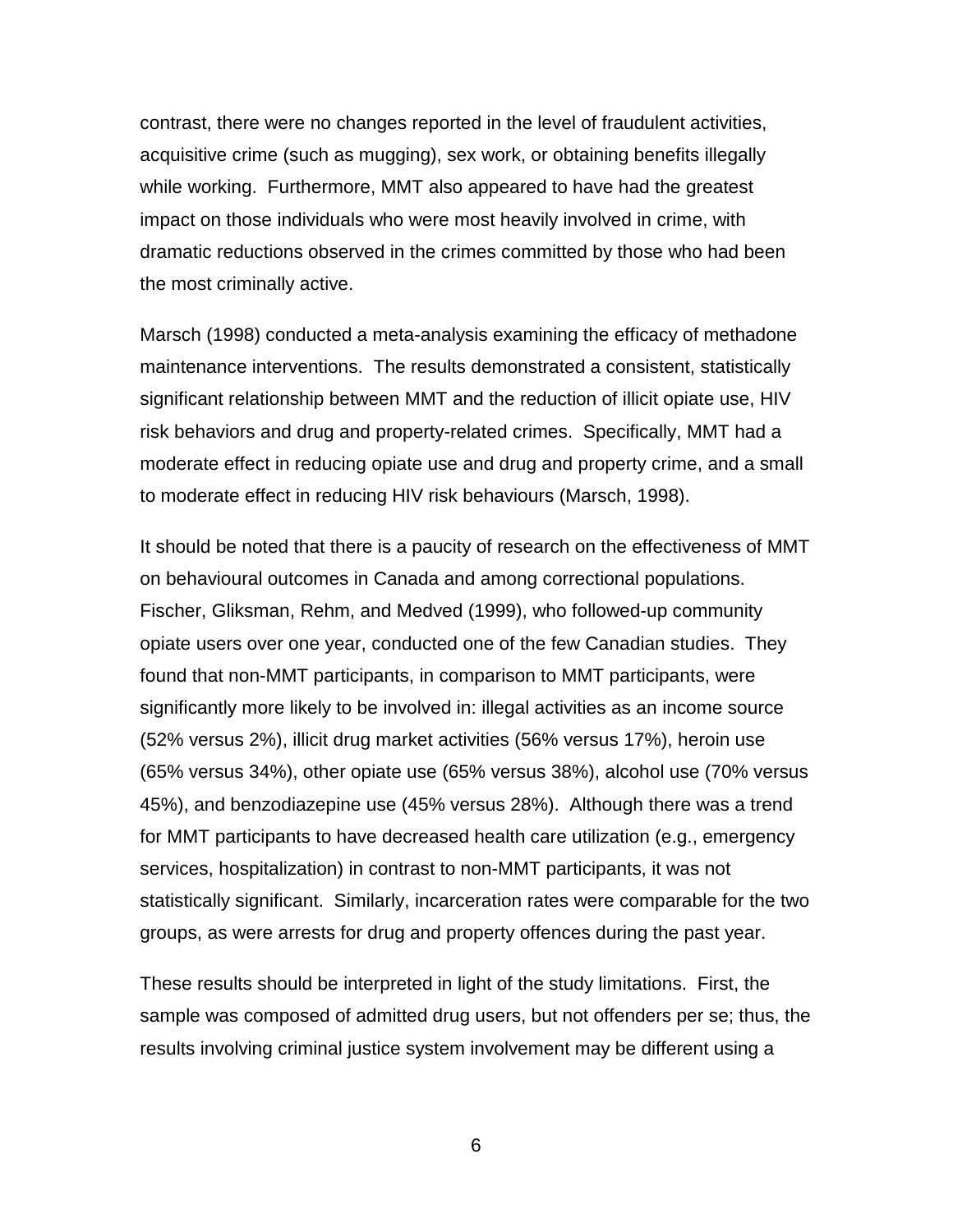<span id="page-13-0"></span>higher risk sample. Second, the sample size in the two groups was small (29 MMT, 40 non-MMT), which may have attenuated the relationships examined.

Stones (1999) examined a group of 37 Canadian federal offenders who initiated MMT upon release to the community. The results demonstrated that 57% (*N* = 21) of MMT cases were revoked during the course of treatment, while 43% (*N* = 16) succeeded on parole or statutory release; however, the length of followup was not specified. More importantly, the results showed that 65% of offenders on MMT in the community markedly reduced or altogether ceased their chronic heroin use. While these findings are encouraging, it should be noted that this group of offenders commenced methadone while in the community; hence, it is possible that they were not stabilized on the proper dosage during the first portion of their release.

Building upon the work of Stones (1999), Motiuk et al. (1999) conducted a preliminary investigation of the post-release outcome of offenders who initiated CSC's MMT program while incarcerated. They found that 8.6% (*N* = 3) of MMT participants returned to federal custody; one for a new offence and the other two for technical violations. The authors concluded that "the very low rate of revocation for this group of higher-risk offenders is encouraging" (p. 4). However, these results were based on a small sample size (*N* = 35), a limited follow-up period, and no comparison group of offenders who were not participating in an MMT program but were heroin users.

#### **Purpose and Rationale**

The purpose of the current study is to examine the release outcome of offenders who have participated in the institutional MMT program. The MMT offenders are compared to a group who tested positive for heroin use while incarcerated and who were identified as having a substance abuse problem, but who did not participate in the MMT program. It is predicted that offenders who participated in MMT will survive longer in the community than the comparison offenders with respect to readmission following release.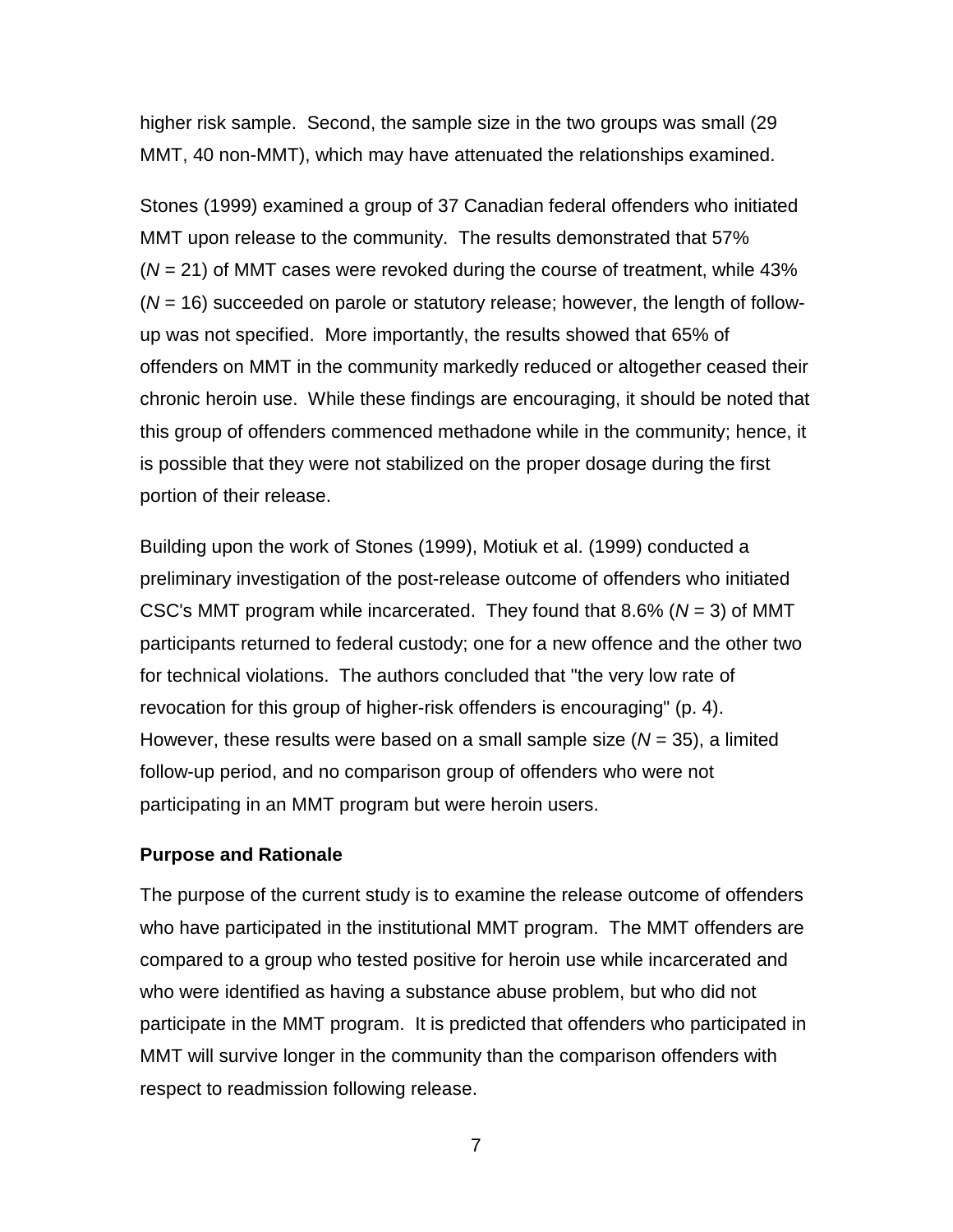The current study also examines the effect of MMT participation on institutional behaviour. Specifically, institutional misconducts and time spent in segregation is examined before and after MMT initiation. It is predicted that there will be a reduction in misconducts and time spent in segregation after MMT.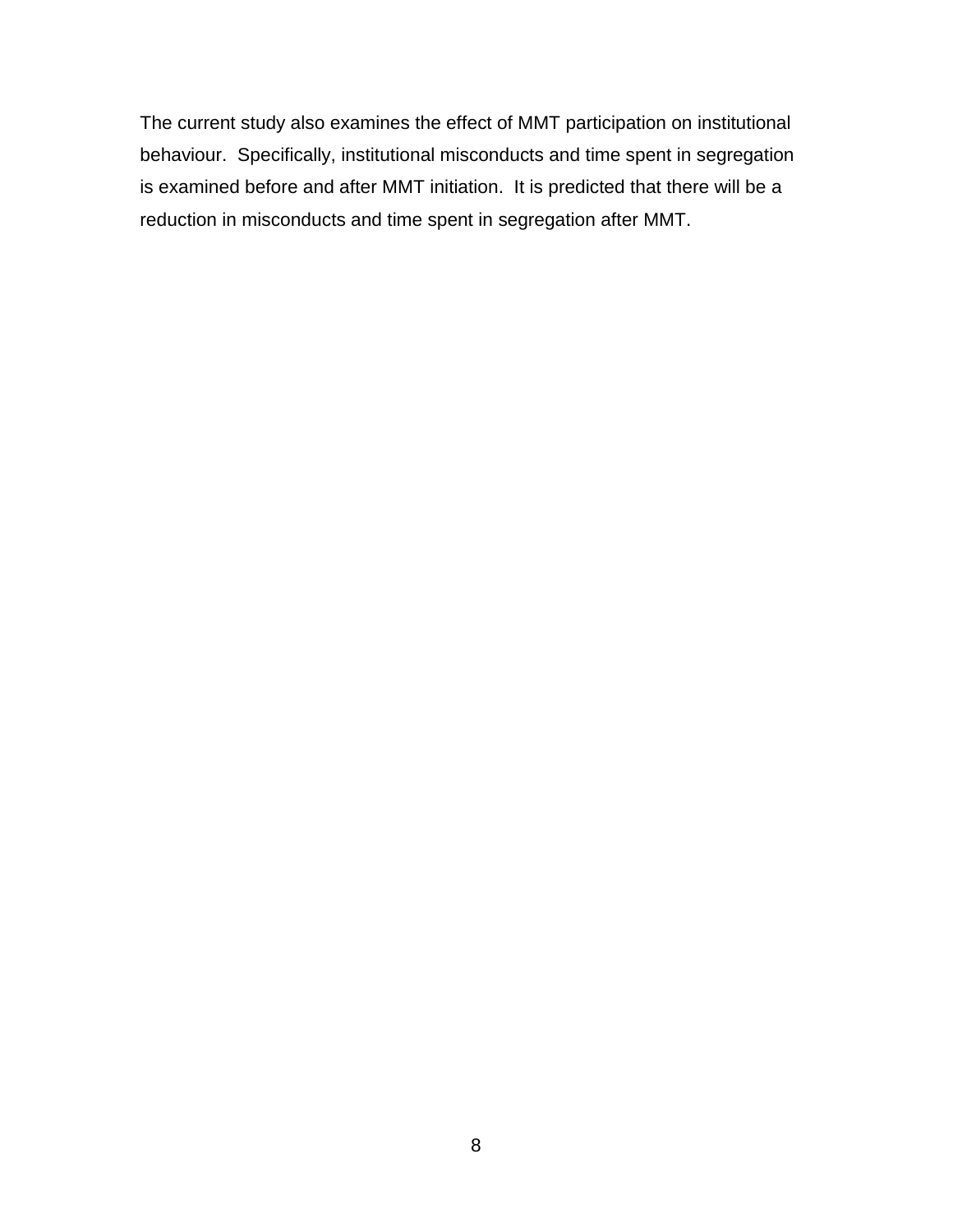#### **METHOD**

#### <span id="page-15-0"></span>**Sample**

#### *MMT Group*

The MMT group consists of all 303 offenders identified as having received MMT in a federal institution from November 20, 1996 to October 20, 1999. Among these offenders, approximately 62% (187 offenders) were released from custody before May 15, 2000 and these offenders are used for the follow-up analyses. The earliest release date for these offenders was November 19, 1997 and the latest was May 8, 2000. On average, these offenders were at risk to be readmitted (the number of days from the release date until the cut-off date) of approximately 415.3 days (*SD* = 215.7), and a median of 397 days.

#### *Non-MMT Group*

Good research requires that treated groups be compared to similar groups that do not receive treatment. The most direct way to do this is through random assignment of participants to either the treated or untreated group. However, this is not considered ethical in most treatment research and alternatives must be used. The challenge in creating an appropriate comparison group is to identify people who match the treated groups in most characteristics, except that they have not received treatment. In many cases an ideal comparison group cannot be identified so compromises must be made between scientific rigor (perfectly matched groups) and the value a comparison can bring to a study. Other studies of methadone maintenance treatment have used comparison groups consisting of offenders who have received alternative therapies (Dolan et al., 1998; Magura et al., 1993) but this type of group was not available in current study. It was decided that the key characteristic for members of the comparison group was that they be known heroin users and have a substance abuse problem. To identify heroin users, urinalysis data were examined and to identify a substance abuse problem offender intake assessment data were reviewed.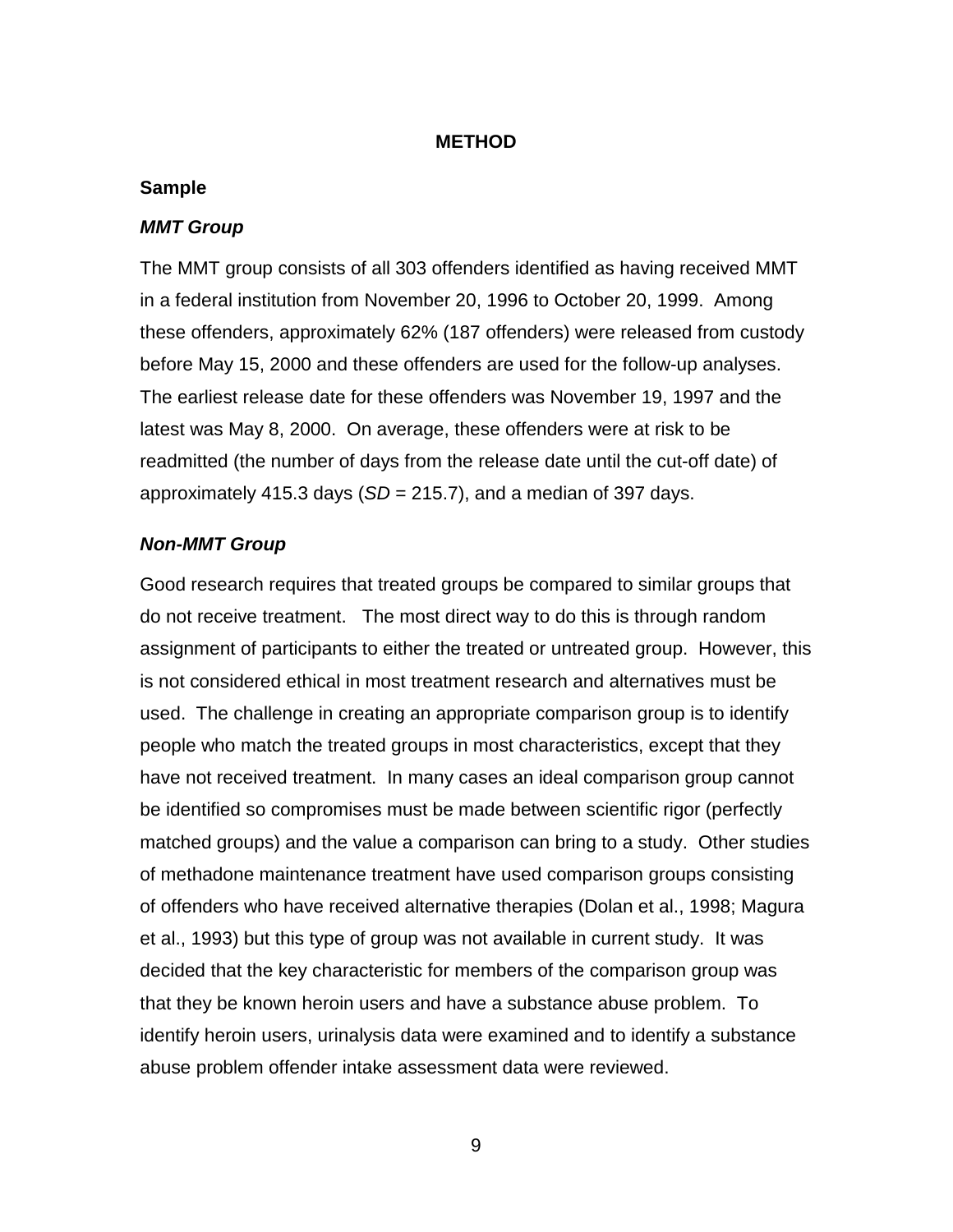<span id="page-16-0"></span>To be included in the Non-MMT group, an offender had to have at least one positive urinalysis result for opiates or opiates A (heroin metabolites) in random and systemic testing from January 1, 1998 to October 20, 1999. Offenders in the MMT group were excluded from the Non-MMT group. To confirm a drug problem, the offender intake assessment (OIA), and correctional plans were examined. If offenders did not have a substance abuse problem indicated, or if the urinalysis report specified that the offender was receiving Tylenol with codeine for pain relief, they were excluded from the Non-MMT group. There were 215 offenders in the Non-MMT group and approximately 52% (112 offenders) were released from the institution prior to May 15, 2000 and could be used in the follow-up analyses. The earliest release date for these offenders was February 26, 1998, and the latest was April 3, 2000. On average, these offenders were at risk to be readmitted of approximately 383 days (*SD* = 202.7), and a median of 364 days. The average time at risk was not significantly different between the MMT and Non-MMT groups (*t* (1,297) = 1.28, ns).

# **Sources of Data**

A number of different types of data are used in the study.

# *Identification of MMT Participants*

Lists of offenders involved in MMT were forwarded to the researchers by regional health care representatives from each of the five CSC regions (Atlantic, Quebec, Ontario, Prairie, Pacific). Additional information such as dose level and methadone initiation date was also collected in two regions.

# *Urinalysis*

To identify offenders for the comparison group, urinalysis data were examined. Under the urinalysis program, offenders may be tested for illicit drug use by screening their urine for the drug metabolites. The testing may be part of a random drug testing program used for program monitoring or for "reasonable grounds" where it is believed that the offender is intoxicated. Approximately 5%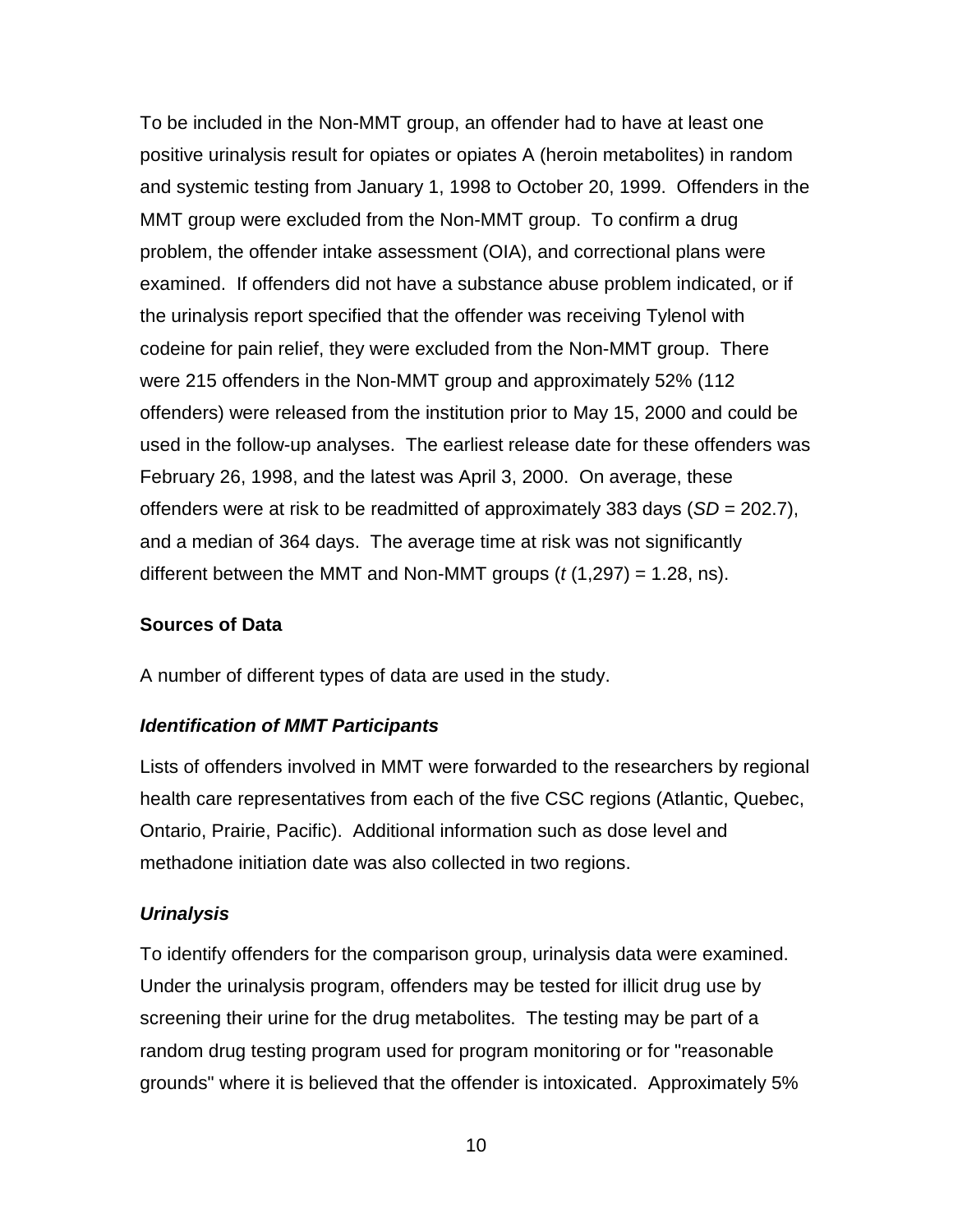<span id="page-17-0"></span>of all incarcerated offenders are tested in each month for the random testing program.

# *Demographic and Assessment Data*

Demographic data such as age, race, number and type of current offences, and offender intake assessment information were obtained from the Offender Management System (OMS). The OMS is an electronic file system used to track all offenders in custody or under supervision of the Correctional Service of Canada. Overall criminal history risk and criminogenic need are assessed as part of the the Offender Intake Assessment (OIA) process that is completed shortly after admission to prison by a parole officer at the receiving institution. Criminal history risk and criminogenic need are rated on a three point scale (high, medium or low). Furthermore, offenders are assessed in terms of seven criminogenic need domains: associates, attitude, community functioning, employment, marital/family, personal/emotional and substance abuse.

Sentence and offence history information was also obtained from the OMS as well as important dates, such as release and admission dates.

To determine how the MMT and Non-MMT groups compared with the general inmate population, a data set containing all offenders released in 1998 was created and used to calculate comparative statistics. A release data set was used because only MMT and Non-MMT cases that were released are included in this report. Characteristics of released offenders frequently differ from those for the institutional population because more offenders serving shorter sentences are in the release population while more offenders serving longer sentences are in the institutional population.

# *Outcome*

For all offenders released prior to May 15, 2000, outcome following release was measured as any readmission to a federal correctional institution. For the study group, release date was the first date following the methadone initiation date. If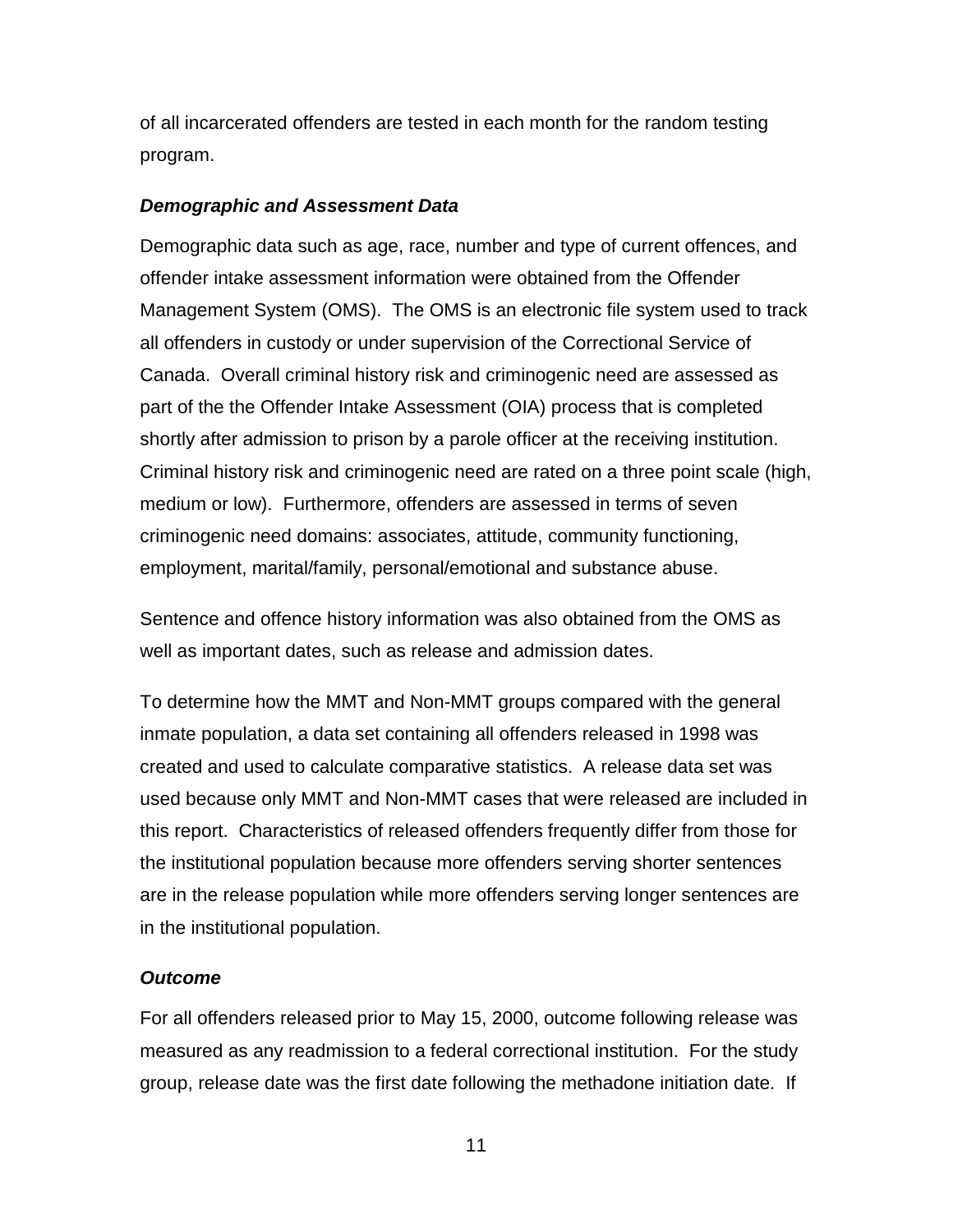<span id="page-18-0"></span>the methadone initiation date was not available, the first release date after January 1, 1998 was used. For the comparison group, release date was the first release following the date of the positive urinalysis result. If multiple urinalysis dates were identified, one was randomly chosen to be the start point.

Readmission includes both readmissions due to technical violations and readmissions due to the commission of a new offence. Additional information such as reason for readmission (new offence and/or revocation), and type of revocation were also coded from the Offender Management System.

#### *Institutional Behaviour*

Measures of institutional behaviour, such as number and type of institutional misconducts and time spent in segregation, were collected from the OMS. For the study group, this information was collected for a maximum of six months prior to and six months after the date of the initial methadone dose. Similarly, for the comparison group, this information was collected for a maximum of six months before and six months after the date on which the offender had a positive urinalysis result for opiates or opiates A. Not all offenders had a full six month pre and post treatment so results were converted to an average monthly number.

Institutional charges were examined in terms of three general types: drug, violent and other. Drug disciplinary offences included possession of alcohol/drugs/drug paraphernalia, refusing to provide urine sample, failing urine sample, taking intoxicants into the body, involvement in drug trade. Violent charges included disrespectful/abusive to staff, fights/assault/threatens staff/inmates, and creates/participates in disturbance to jeopardize security. All other charges such as disobeys written rule/direct order, possession/deals in contraband, possession of unauthorized/stolen property, damages/destroys property were contained in the other charges category.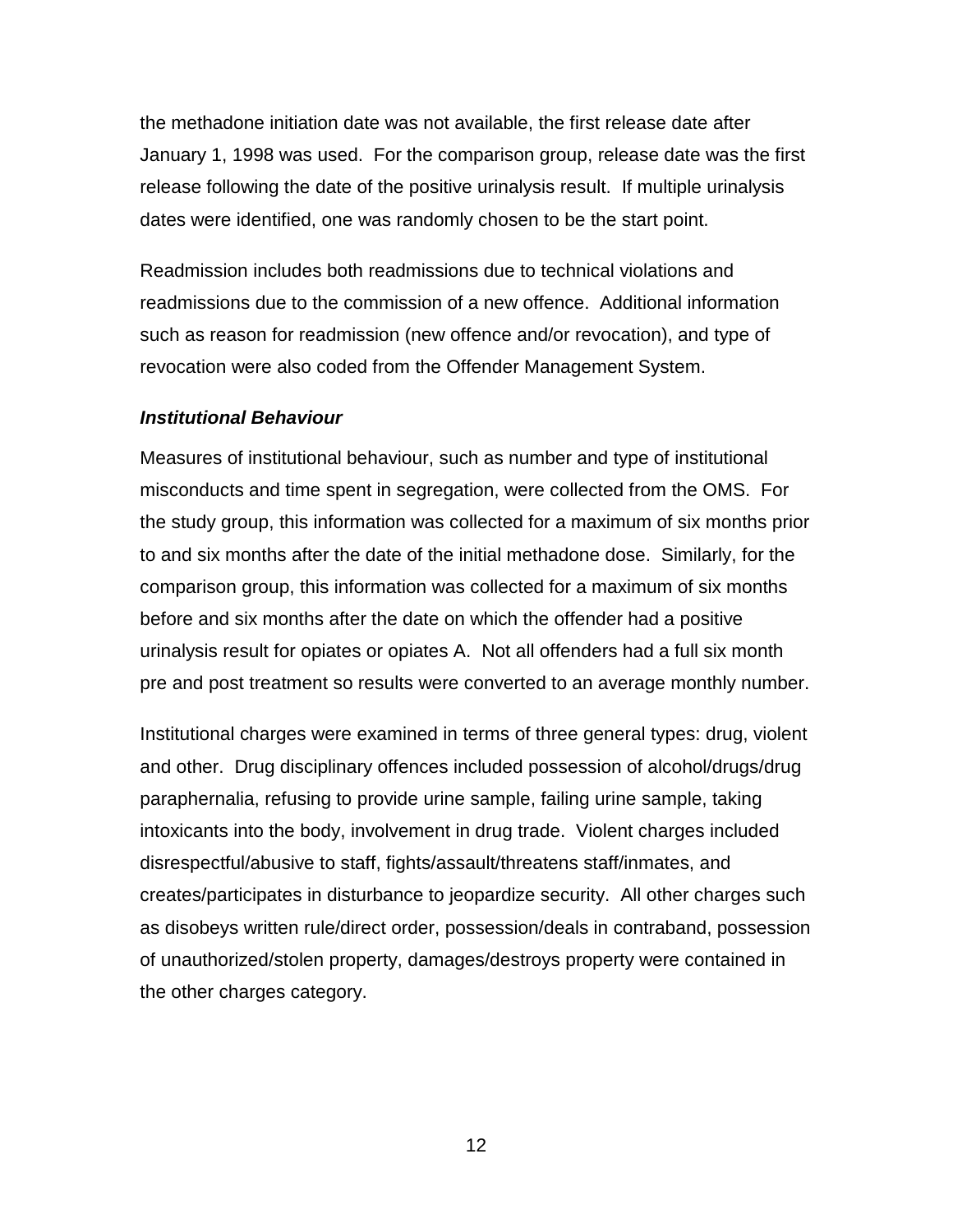# <span id="page-19-0"></span>**Analyses**

The data were analysed using the Statistical Analyses System (SAS) Version 6.12 (SAS, 1997) or Version 8.01 (SAS, 1999). Statistical analyses consisted of frequency distributions and tests of statistical significance using the Chi square test. Survival analysis was used to evaluate outcome following release. Survival analysis evaluates the rate of survival (i.e. avoidance of negative outcome) at several points in time while taking into consideration time at risk.

In addition, continuous variables such as age and number of offences were compared between the two groups using t-tests. Institutional measures were measured at two points in time and therefore a repeated measures analysis was employed.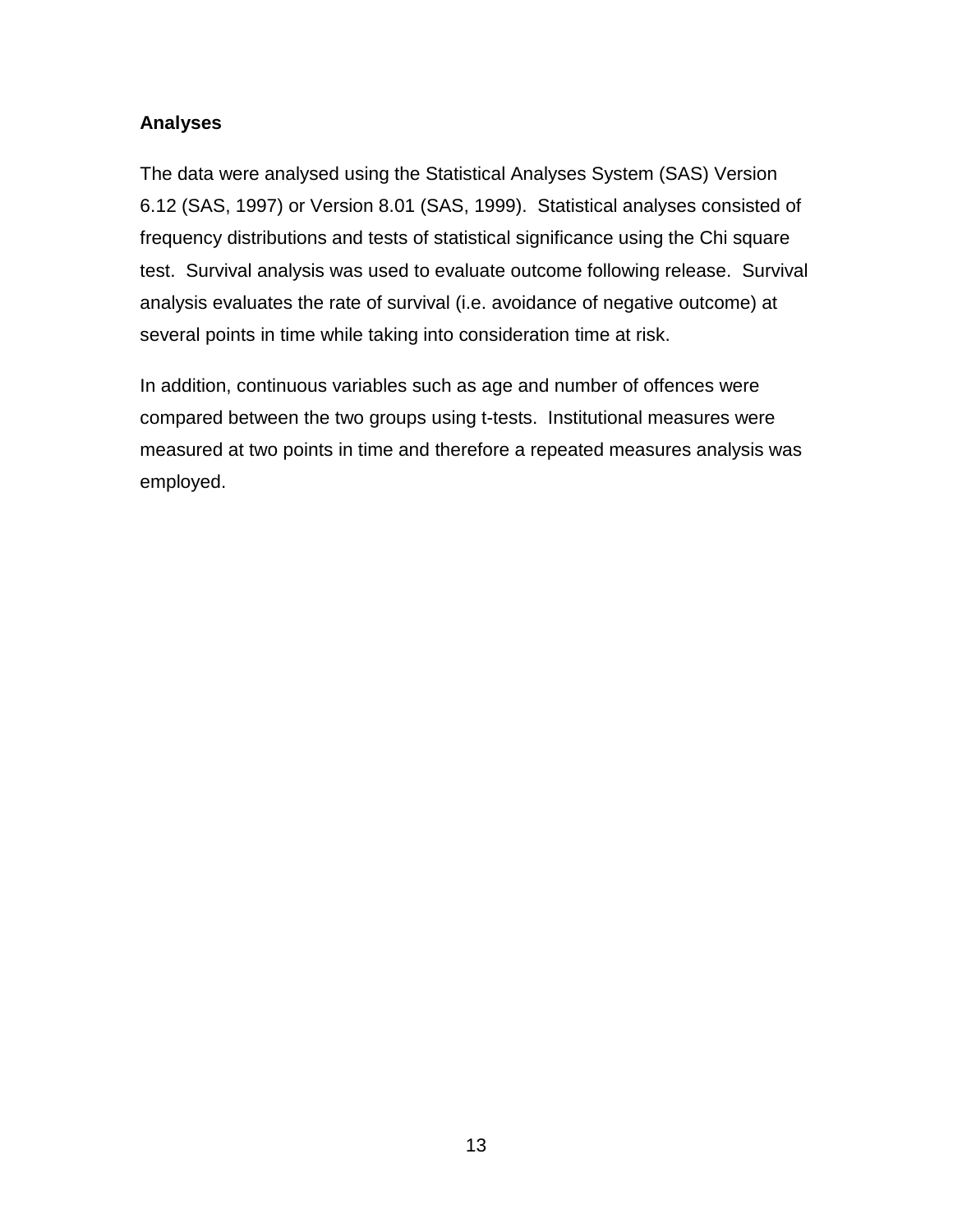# **RESULTS**

<span id="page-20-0"></span>The results of the analyses are presented in three sections. First, outcome following release is examined, followed by comparisons between released offenders in the MMT and Non-MMT groups in terms of criminal history risk and criminogenic need, offence type, and demographics. Finally, pre to post changes in institutional behaviour is examined.

#### **Release Outcome**

# *Survival Analyses*

Survival analysis was used to compare MMT and Non-MMT groups in terms of the length of time they were able to remain in the community. Survival analysis makes more effective use of the available data and allows for longer follow-up periods than other methods when releases are spread over a long period of time thereby creating variable follow-up periods.

Figure 1 shows the results of the survival analysis by presenting the proportion of offenders remaining in the community at each month following release for up to a 28 month period. The differences in the curves for the two groups are statistically reliable  $(\chi^2(1) = 6.02, p < 0.05)$ .

Overall, the MMT group was readmitted at a lower rate and more gradually than the Non-MMT group as shown by the slope of the curves. For example, at approximately 12 months after release, 59% of the MMT group had not been readmitted, compared to only 42% of the Non-MMT group. At 24 months, 47% of the MMT group had not been readmitted, while 34% of the Non-MMT group had not been readmitted. The success rate for the Non-MMT group was 13 percentage points lower than for the MMT group, or in other words, the Non-MMT group were 28% more likely to be returned to custody than the MMT group.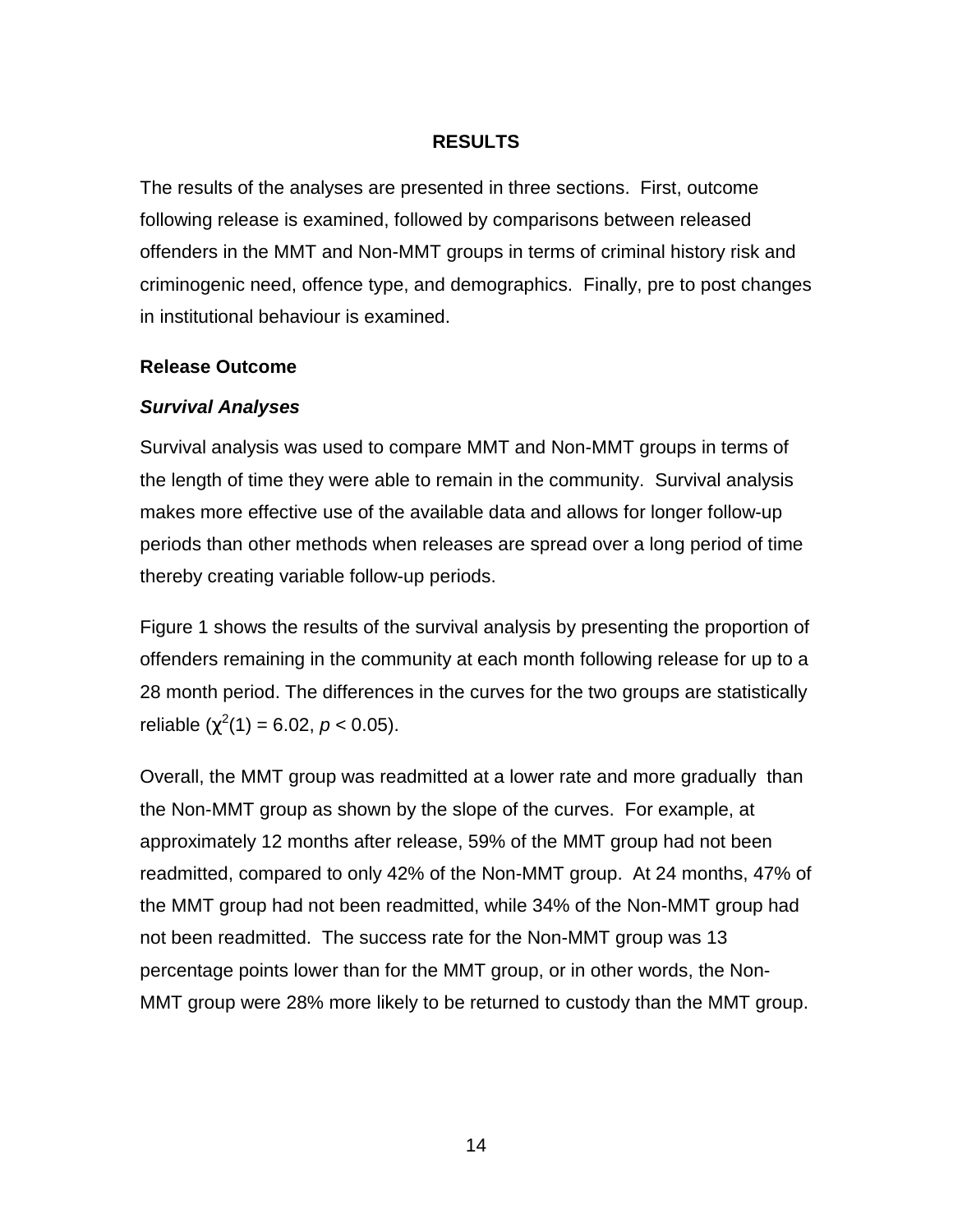<span id="page-21-0"></span>**Figure 1: Proportion of offenders remaining in the community (not readmitted) for the MMT and Non-MMT groups**



A survival curve was also prepared for new offences. As can be seen in Figure 2, there is only a small difference in the rate of new offending between the MMT and Non-MMT groups. The observed differences are not statistically reliable  $(\chi^2(1) = 1.81$ , ns), however, there are interesting patterns in the results. During the first 12 months after release, the MMT and Non-MMT groups are relatively similar in the proportion who commit a new offence, although the MMT group was more likely to be offence free at 12 months (82% for the MMT group vs. 76% for the Non-MMT group). The difference between the two groups in the rate of reoffending increases in later months, with approximately 74% of MMT offenders and 61% of Non-MMT offenders not reoffending 24 months after release.

15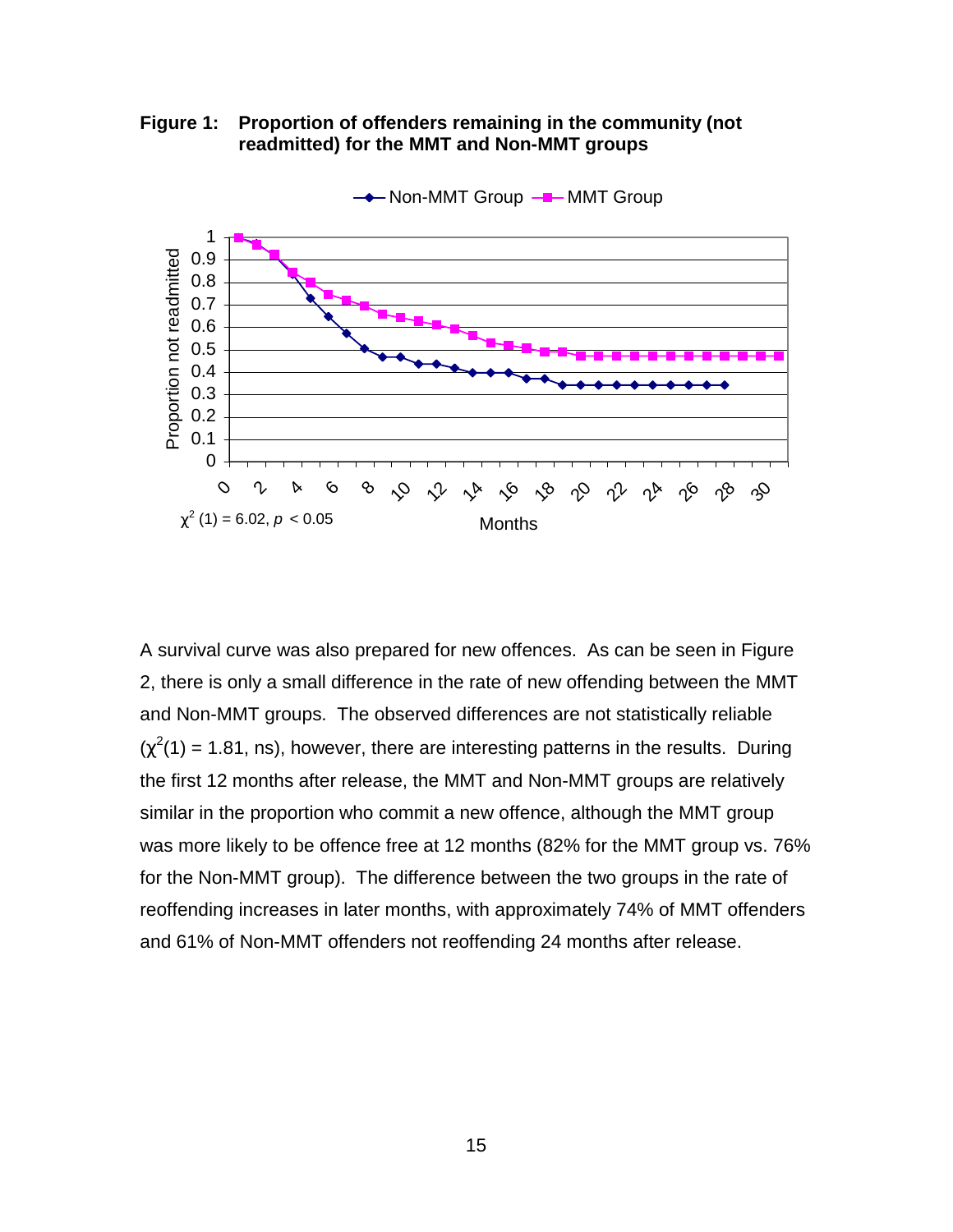<span id="page-22-0"></span>**Figure 2: Proportion of offenders not reoffending for the MMT and Non-MMT groups**



#### *Fixed Follow-up*

Analyses using fixed follow-up periods provide opportunities for more detailed examination of the reasons for return to custody. The next set of results presents data for both six and twelve months fixed follow-up periods. It is not possible to extend these results beyond twelve months due to the small number of cases who had more than twelve months available between their release date and the end of data collection period. Readmissions were divided into three types, revocation without a new offence, revocation with a new offence and Warrant of Committal admission. Revocations occur while the offender is in the community under parole supervision and the conditional release is revoked by the National Parole Board. Readmissions under a Warrant of Committal occur when the offender has completed a sentence, but commits a new offence resulting in a new period of incarceration in a federal institution.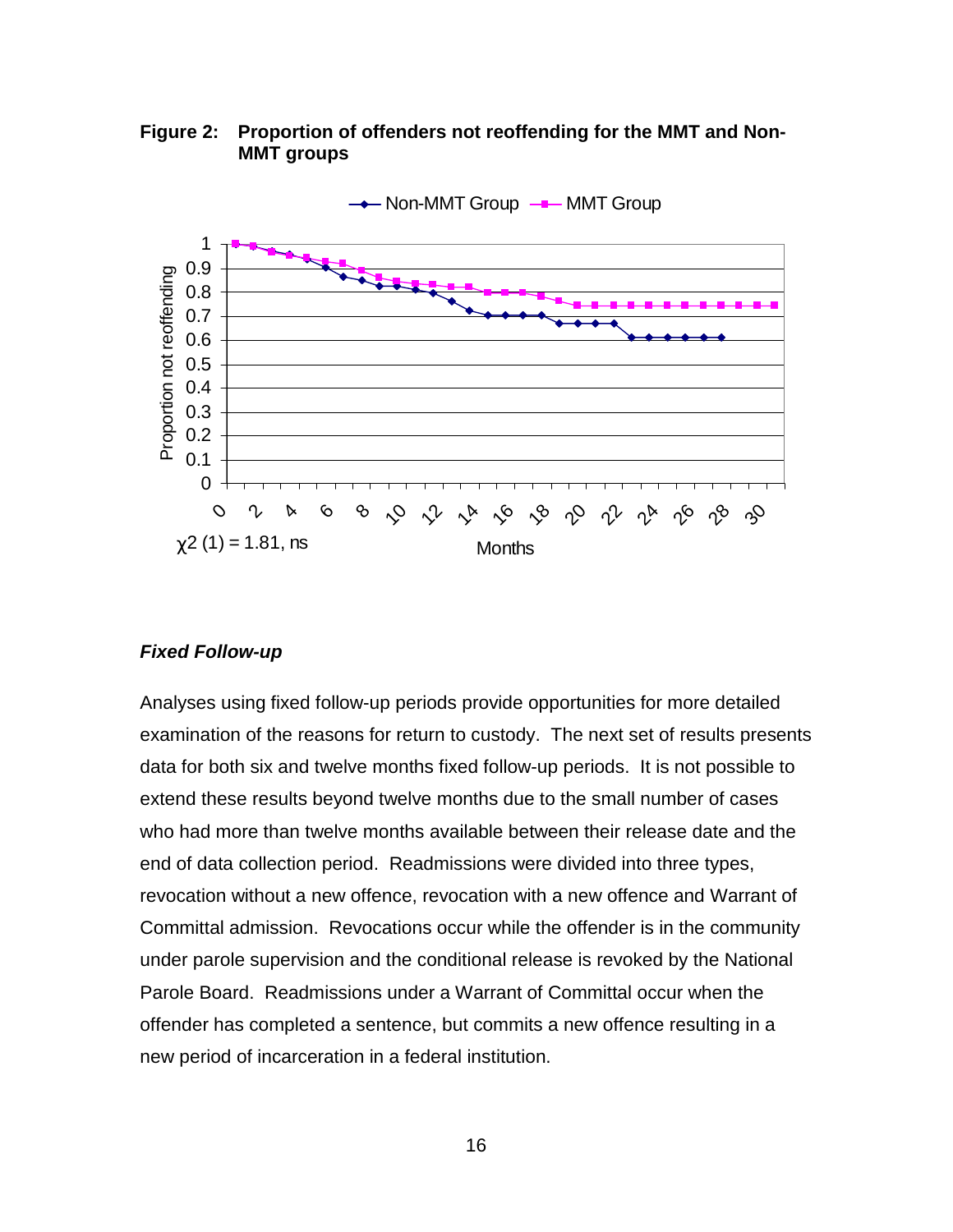<span id="page-23-0"></span>Among the offenders in the two groups who could be followed for at least six months, 71% of the MMT group remained in the community, while only 56% of those in the non-MMT group were not readmitted (see Table 1). The MMT group was also less likely to have a revocation for a technical violation and less likely to have committed a new offence while in the community (revocation with a new offence or warrant of committal). The difference between the two groups in terms of outcome following release for a fixed six month period was statistically reliable  $(\chi^2(3) = 8.03, p < 0.05)$ .

| Type of admission                       | <b>MMT</b> group<br>(n)<br>% | Non-MMT group<br>%<br>(n) | $\chi^2$ |
|-----------------------------------------|------------------------------|---------------------------|----------|
| No readmission                          | 70.8 (109)                   | 56.5(52)                  |          |
| Revocation for a technical<br>violation | 16.9(26)                     | 21.7(20)                  | $7.96*$  |
| Revocation with new offence             | 7.8(12)                      | 8.7(8)                    |          |
| Warrant of commital <sup>1</sup>        | 4.5(7)                       | 13.0(12)                  |          |
| Number of cases                         | 154                          | 92                        |          |

**Table 1: Outcome for 6 month fixed follow-up period**

\**p* < 0.05

1. Readmission to a federal institution with a new offence, following the completion of a previous federal sentence.

As was evident in the survival analysis, the MMT group was much more likely to remain in the community after 12 months (62%) than the Non-MMT group (39%). Consistent with the six month fixed follow-up results, the MMT group was less likely to be readmitted and was less likely to have committed a new offence (revocation with a new offence or warrant of committal) after release ( $\chi^2(3)$  = 8.39, *p* < 0.05) (see Table 2).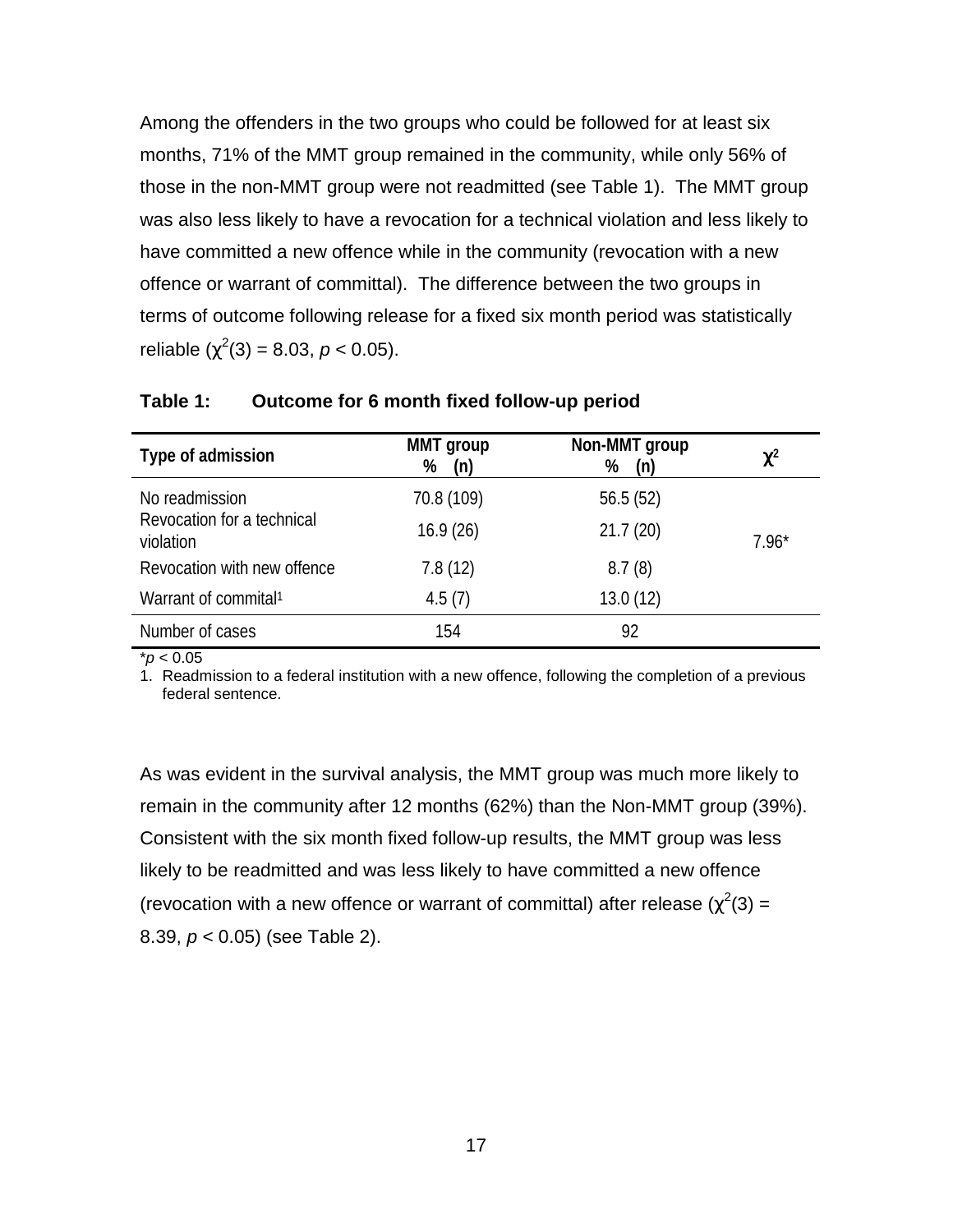|                                   | <b>MMT</b> group<br>%<br>(n) | Non-MMT group<br>%<br>(n) | $\chi^2$ |
|-----------------------------------|------------------------------|---------------------------|----------|
| No Readmission                    | 61.7(66)                     | 38.9(21)                  |          |
| Revocation without new<br>offence | 17.8(19)                     | 29.6 (16)                 | $8.16*$  |
| Revocation with new offence       | 12.1(13)                     | 14.8(8)                   |          |
| Warrant of Commital <sup>1</sup>  | 8.4(9)                       | 16.7(9)                   |          |
| Number of cases                   | 107                          | 54                        |          |

#### <span id="page-24-0"></span>**Table 2: Outcome for 12 month fixed follow-up period**

\**p* < 0.05

Readmission to a federal institution with a new offence, following the completion of a previous federal sentence.

#### *Revocations*

There are a number of possible reasons for offenders' conditional release to be revoked by the National Parole Board. For the entire sample of released offenders, Table 3 presents the reasons for revocation. It is important to note that offenders may have more than one reason for revocation of a conditional release so numbers and percentages in the table cannot be summed. Being unlawfully at large (UAL) and violation of an abstinence condition due to drug use were the most common reasons for revocation for both groups. However, the MMT group was less likely to have a revocation for either of these reasons. The MMT group was also less likely to have a revocation for violation of the abstinence condition due to alcohol use (2% vs. 10%). Approximately 10% of both the MMT and non-MMT groups had their conditional release revoked for committing a new offence.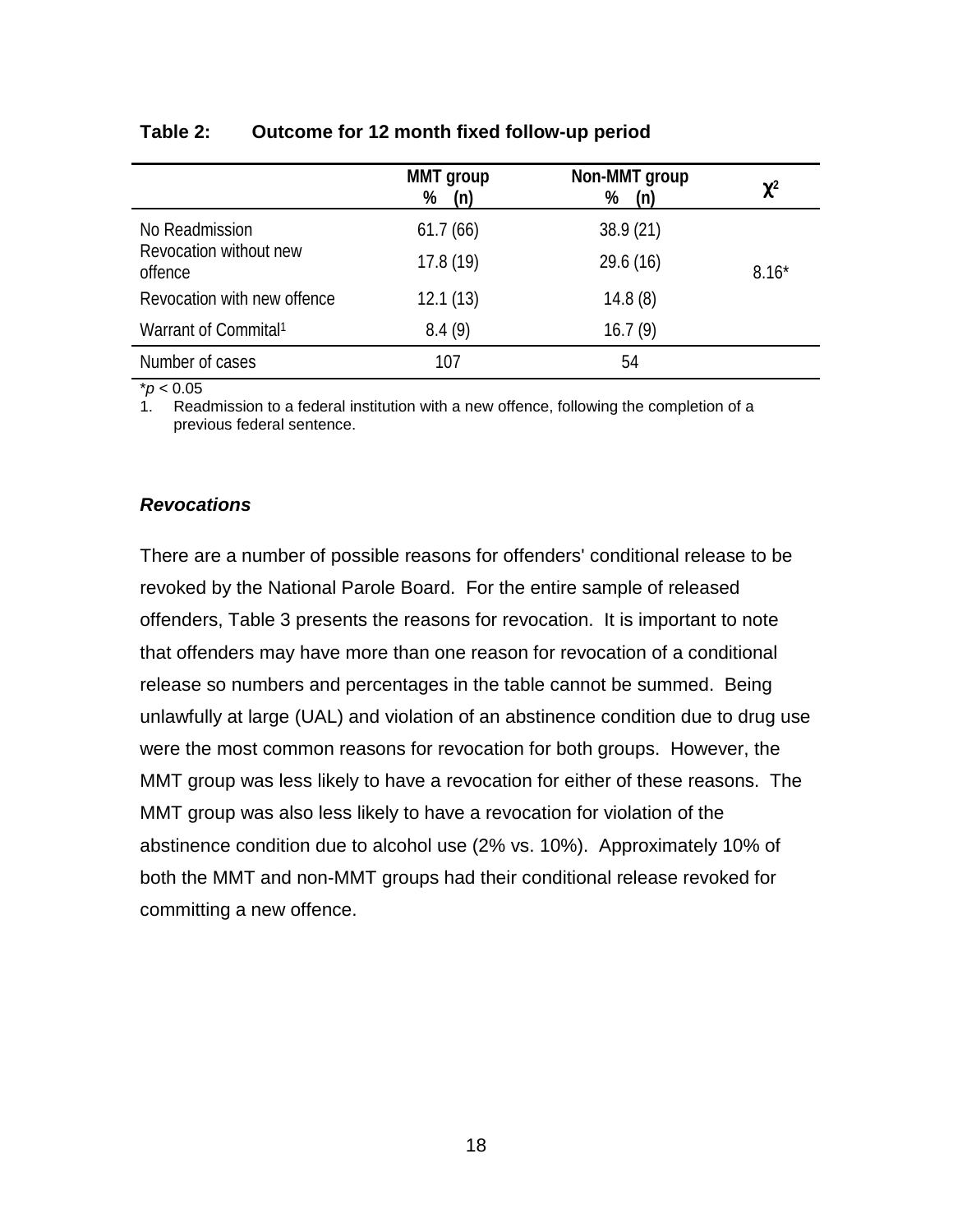# <span id="page-25-0"></span>**Table 3: Type of revocation**

| <b>Revocation type</b>                       | MMT group<br>%<br>(n) | Non-MMT group<br>%<br>(n) | $\chi^2$   |
|----------------------------------------------|-----------------------|---------------------------|------------|
| Revocation with a new offence                | 9.9(18)               | 9.9(11)                   | 0.00       |
| Violation of abstinence<br>condition-alcohol | 1.7(3)                | 9.0(10)                   | $8.741***$ |
| Violation of abstinence<br>condition-drugs   | 14.4 (26)             | 20.7(23)                  | 1.99       |
| Unlawfully at large (UAL)                    | 8.8(16)               | 22.5(25)                  | $10.67**$  |
| Violation of curfew                          | 2.2(4)                | 2.7(3)                    | 0.071      |
| Deterioration of behaviour                   | 3.3(6)                | 3.6(4)                    | 0.021      |
| Other violation                              | 5.0(9)                | 5.4(6)                    | 0.03       |
| Total with any revocation                    | 33.1(60)              | 38.7(43)                  |            |
| Number of cases                              | 181                   | 111                       |            |

\*\**p* < 0.01 \*\*\**p* < 0.001

1. Chi square value confirmed by Fisher's exact test.

# *New Offences*

Released offenders were also compared on the number and types of offences committed after release. The average number of new offences for offenders who committed a new offence was not significantly different between the MMT (3.1) and the Non-MMT groups (2.5) (*t*(1,48.7) = 0.83, ns).

The types of offences committed by the MMT and Non-MMT groups are presented in Table 4. Overall, no significant differences were observed between the two groups in terms of the types of offences committed. However, the percentage of offenders with a new offence was lower for the MMT group (17% vs. 23%) than for the Non-MMT group.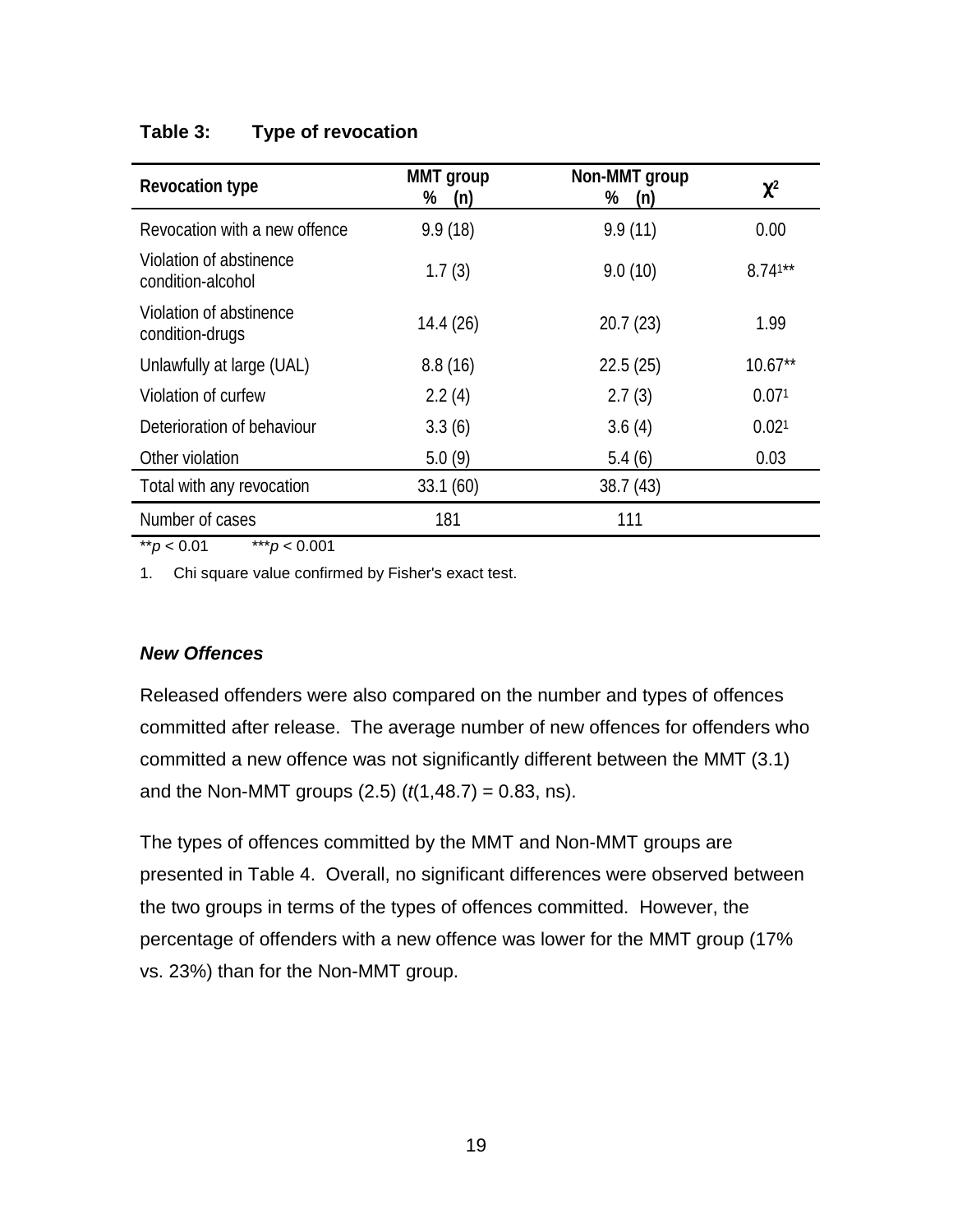| Type of offence              | <b>MMT</b> group<br>%<br>(n) | Non-MMT group<br>%<br>(n) | $\chi^2$ |
|------------------------------|------------------------------|---------------------------|----------|
| Violent offence <sup>1</sup> | 8.3(15)                      | 9.0(10)                   | 0.05     |
| Robbery                      | 5.0(9)                       | 8.1(9)                    | 1.17     |
| Drug offence                 | 3.3(6)                       | 2.7(3)                    | 0.092    |
| Non-violent offence          | 9.9(18)                      | 16.2(18)                  | 2.5      |
| Total with any new offence   | 17.1(31)                     | 23.4(26)                  |          |
| Number of cases              | 181                          | 111                       |          |

#### <span id="page-26-0"></span>**Table 4: Type of new offence**

Note: Offenders may have committed more than one type of offence and therefore may be represented more than once in the table. Column totals do not sum to 100%.

1. Includes assaults, robbery, kidnapping etc. No offenders recidivated with murder, murderrelated or sexual offences.

2. Chi square value confirmed by Fisher's exact test

#### *Summary*

Offenders in the MMT group were less likely to be readmitted and were readmitted at a slower rate than offenders in the Non-MMT group. Offenders in the MMT group were less likely to have their conditional release revoked because they were UAL or in violation of the abstinence condition (alcohol). In terms of new offences, the MMT group was less likely to have committed a new offence, but offenders in the two groups did not have significantly different survival curves for new offences, and were similar in the number of new offences and types of new offences committed.

#### **Group Characteristics**

The purpose of the following section is to provide a description of the offenders in the MMT and Non-MMT groups who were released during the study period. Comparisons between the groups will help to define differences which may impact the interpretation of the results and to build a profile of those offenders participating in MMT and those choosing not to participate, or who are unable to participate because of restrictions in Phase 1. Where possible, the MMT groups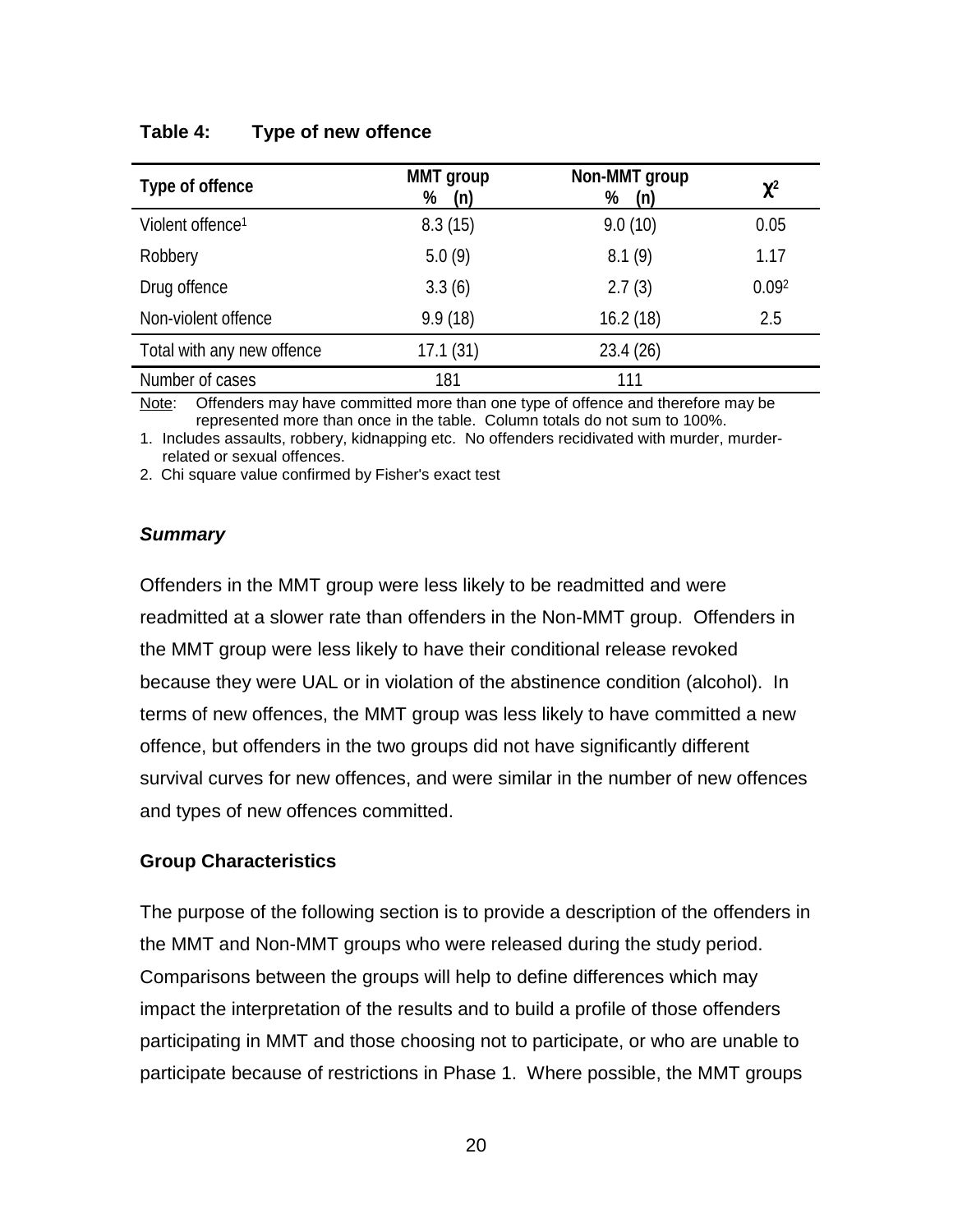<span id="page-27-0"></span>are also compared to all offenders released in 1998 to provide an indication of how they differ from the general offender population.

# *Demographics*

There were half as many Aboriginal offenders in the MMT group (10%) than in the Non-MMT group (20%) as can be seen in Table 5. In 1998, 19% of the offenders released were Aboriginal indicating that the Non-MMT group is representative of Aboriginal population. However, the MMT group underrepresents the general population of Aboriginal offenders.

# **Table 5: Racial distribution of Non-MMT and MMT groups**

| Race            | <b>MMT</b> group<br>(n)<br>% | Non-MMT group<br>%<br>(n) | $\chi^2$ |
|-----------------|------------------------------|---------------------------|----------|
| Aboriginal      | 9.5(17)                      | 20.2(22)                  |          |
| Non-Aboriginal  | 90.5(162)                    | 79.8 (87)                 | $6.61*$  |
| Number of cases | 179                          | 109                       |          |

 $*$   $p < 0.05$ 

In terms of gender, results in Table 6 show that the Non-MMT and MMT groups did not significantly differ. Between 3% and 6% of offenders in the groups were women. In comparison, approximately 3% of offenders released in 1998 were women.

# **Table 6: Gender distribution of study groups**

| Gender          | <b>MMT</b> group<br>$%$ (n) | Non-MMT group<br>%<br>(n) | $\chi^2$ |
|-----------------|-----------------------------|---------------------------|----------|
| Women           | 3.3(6)                      | 6.2(7)                    |          |
| Men             | 96.7 (175)                  | 93.7 (105)                | 1.41     |
| Number of cases | 181                         | 112                       |          |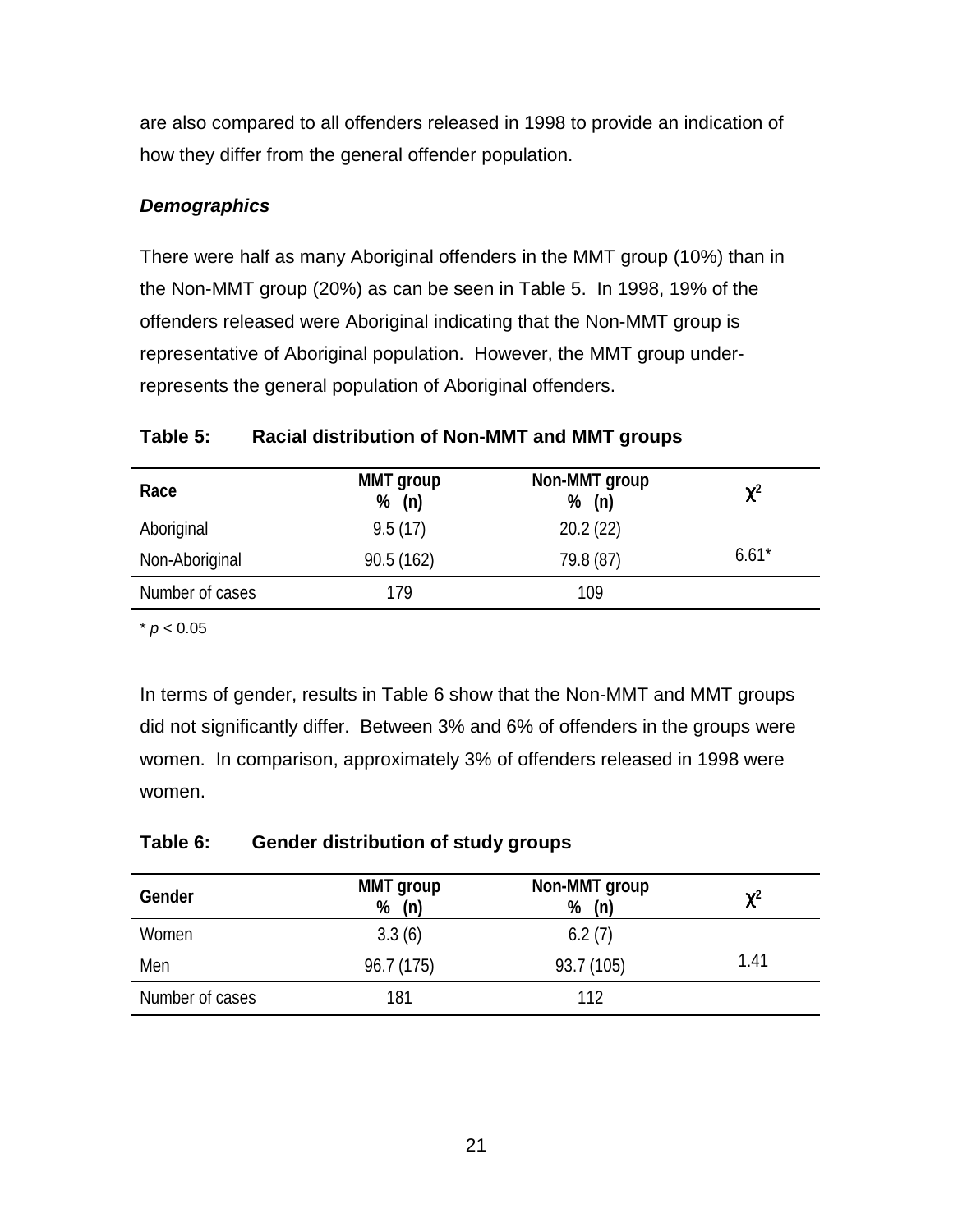<span id="page-28-0"></span>Offenders participating in MMT were, on average, 38 years old as compared to those in the Non-MMT group who were younger, at 34 years of age. As shown in Table 7, the MMT group was more likely to be in the age category above 35 years of age (68%), while the majority of the Non-MMT group (59%) were 35 years of age or younger. Offenders in the MMT group are also older than the general population of releases who had an average age at release of 34 years, and only 40% were over the age of 35.

| Age             | <b>MMT</b> group<br>(n)<br>% | Non-MMT group<br>%<br>(n) | <b>Statistical Test</b> |
|-----------------|------------------------------|---------------------------|-------------------------|
| 25 and under    | 3.5(6)                       | 10.6(11)                  |                         |
| 26 to 35        | 28.8 (49)                    | 48.1 (50)                 |                         |
| 36 to 45        | 49.4 (84)                    | 35.6(37)                  | $2=22.01***$            |
| 46 and older    | 18.2(31)                     | 5.8(6)                    |                         |
| Mean (SD)       | 38.3(7.4)                    | 34.0(6.5)                 | $F = 24.61***$          |
| Number of cases | 170                          | 104                       |                         |

#### **Table 7: Age at release for study groups**

\*\*\**p* < 0.001

The regional distribution of the MMT and Non-MMT cases is presented in Table 8. The Pacific region, had approximately 12% of releases in 1998, but 40% of the MMT offenders and 34% of the offenders in the Non-MMT group were in the Pacific region. These data clearly show that the Pacific Region has the largest problem with heroin addiction, having almost three times the number of cases in the Non-MMT group as would be expected given the proportion of releases who were in the Pacific region in 1998. The Pacific region also has the second largest number of offenders participating in the MMT program in the country even though they have fewer offenders than three other regions. Ontario has the largest number of offenders participating in the MMT program, accounting for 42% (79) of the MMT cases. The Ontario and Pacific regions account for 81% of the MMT cases in the country.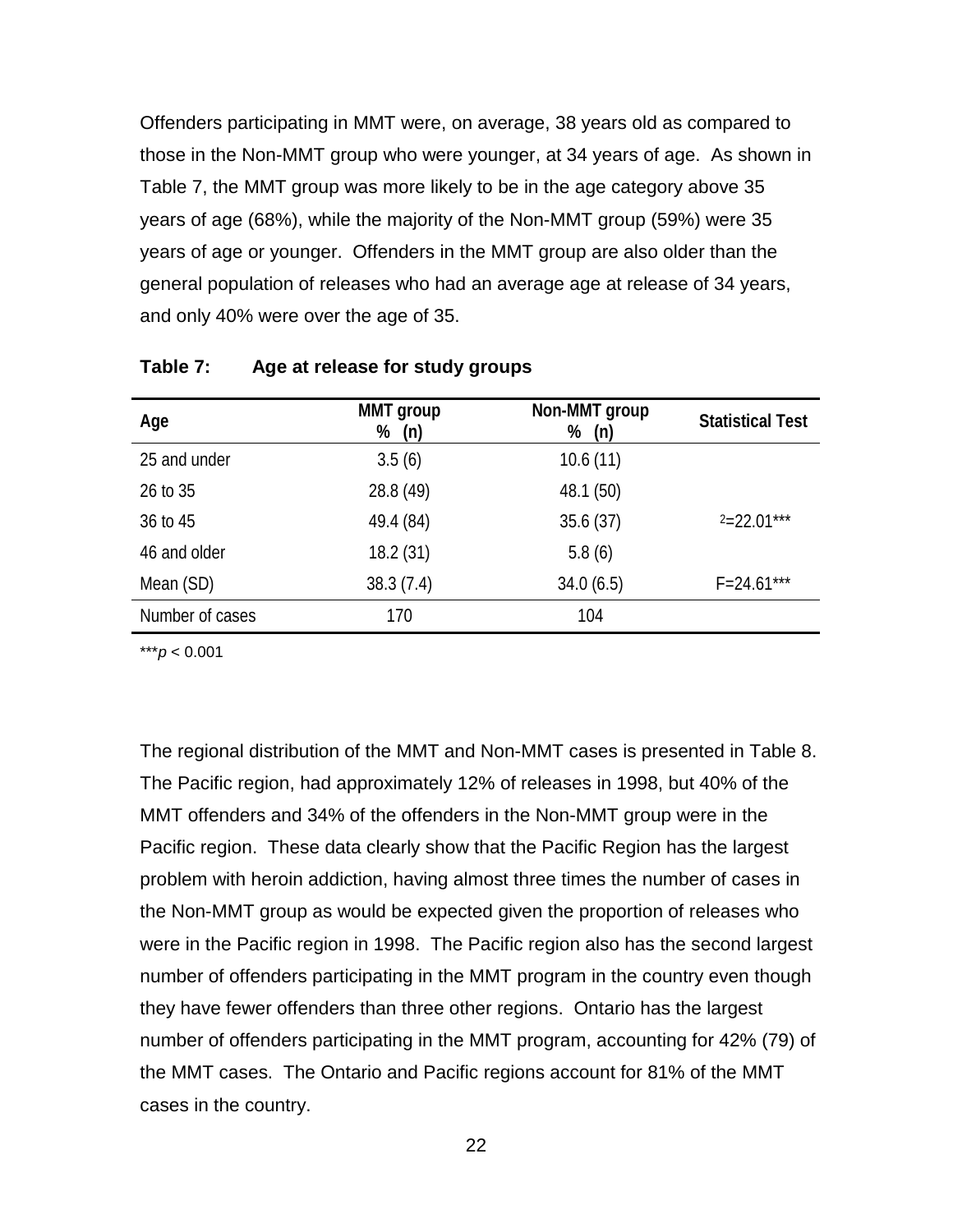<span id="page-29-0"></span>While the Atlantic and Quebec regions have relatively small percentages of the MMT cases, they also have a small percentage of cases in the Non-MMT group indicating that heroin addiction is not a major problem in these two regions. However, the Prairie Region, with 26% of inmate releases in 1998, had approximately 29% of the cases in the Non-MMT group, but had only 10% of the MMT cases. The higher percentage of cases in the Non-MMT group suggests that heroin addiction may be an important problem in this region, but that access to MMT is limited. However, by relying on these data alone, it is not possible to determine if the access to MMT is more limited in the Prairie Region, or if offenders are not applying or being approved for the program. Phase 1 MMT requires community availability of services to provide MMT prior to incarceration, and this may not be accessible in the Prairie Region.

| Region          | <b>MMT</b> group<br>% (n) | Non-MMT group<br>%<br>(n) | $\chi^2$   |
|-----------------|---------------------------|---------------------------|------------|
| Atlantic        | 2.1(4)                    | 4.5(5)                    |            |
| Quebec          | 6.4(12)                   | 8.0(9)                    |            |
| Ontario         | 42.2 (79)                 | 25.0(28)                  | $22.97***$ |
| Prairie         | 9.6(18)                   | 28.6 (32)                 |            |
| Pacific         | 39.6 (74)                 | 33.9(38)                  |            |
| Number of cases | 187                       | 112                       |            |

**Table 8: Regional distribution of study groups**

\*\*\* *p* < 0.001

#### *Current offence*

The MMT and Non-MMT groups did not differ in terms of the number of current offences with an average of six offences each on the current sentence. Table 9 presents the types of offences for which offenders were sentenced. Given that offenders generally have more than one offence when admitted to prison, the percentages in this table will sum to more than 100. While the types of offences for which offenders in the two groups have been convicted do not differ a great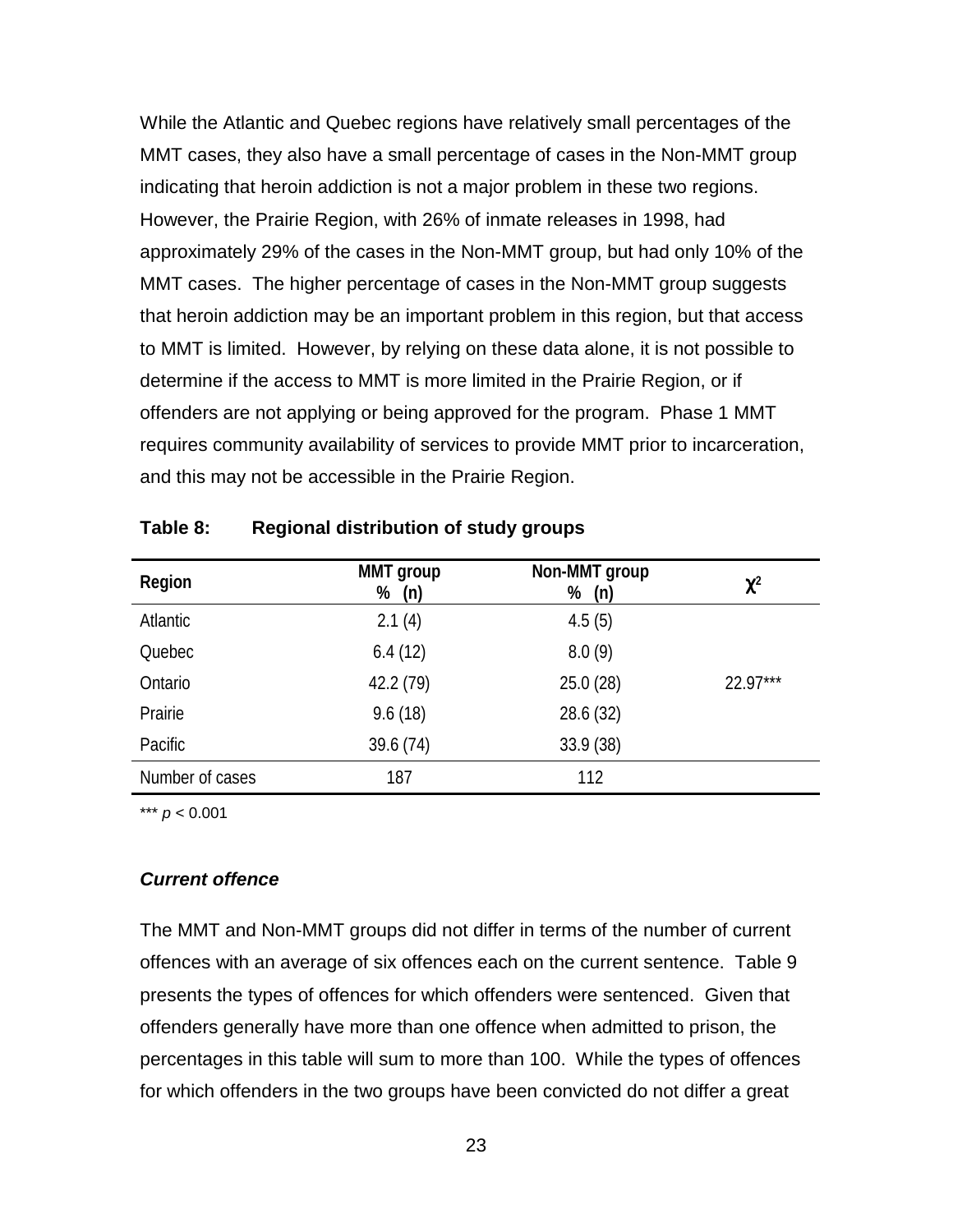<span id="page-30-0"></span>deal, there are two important differences evident in the results. First, the MMT group is less likely to have been convicted of a sexual offence (0% vs. 8%) and they are less likely to have committed a violent offence (66% vs. 85%).

| Type of offence                  | MMT group<br>% (n) | Non-MMT group<br>% (n) | $\chi^2$   |
|----------------------------------|--------------------|------------------------|------------|
| Murder and murder<br>related     | 5.3(10)            | 7.1(8)                 | 0.39       |
| Sexual offence                   | 0(0)               | 7.7(8)                 | 13.86***1  |
| Assault                          | 18.3(32)           | 23.1(24)               | 0.93       |
| Robbery                          | 49.1 (86)          | 56.7 (59)              | 1.50       |
| Other violent offence            | 22.9(40)           | 38.5(40)               | $7.77***$  |
| Drug offence                     | 40.6(71)           | 35.6(37)               | 0.69       |
| Non-violent offence              | 37.7(66)           | 33.6(35)               | 0.47       |
| Any violent offence <sup>2</sup> | 66.3(116)          | 84.6 (88)              | $11.15***$ |
| Number of cases                  | 175                | 104                    |            |

**Table 9: Current offence types for study groups**

Note: Offenders may have committed more than one type of offence and therefore may be represented more than once in the table. Column totals do not sum to 100%.

1. Chi square value confirmed by Fisher's exact test.

2. Includes murder and murder related offences, sexual offences, assaults, robbery, kidnapping, etc.

Criminogenic risk and need levels at admission are compared in Table 10. Offenders in the MMT group appear to have a slightly lower criminal history risk than those in the Non-MMT group. However, in terms of criminogenic need level, the two groups do not differ significantly. In comparison to all releases in 1998, the MMT group is similar in the level of criminal history risk, but the Non-MMT group is higher risk. Both study groups are higher need than the general population of releases.

<sup>\*\*</sup> *p* < 0.01 \*\*\* *p* < 0.001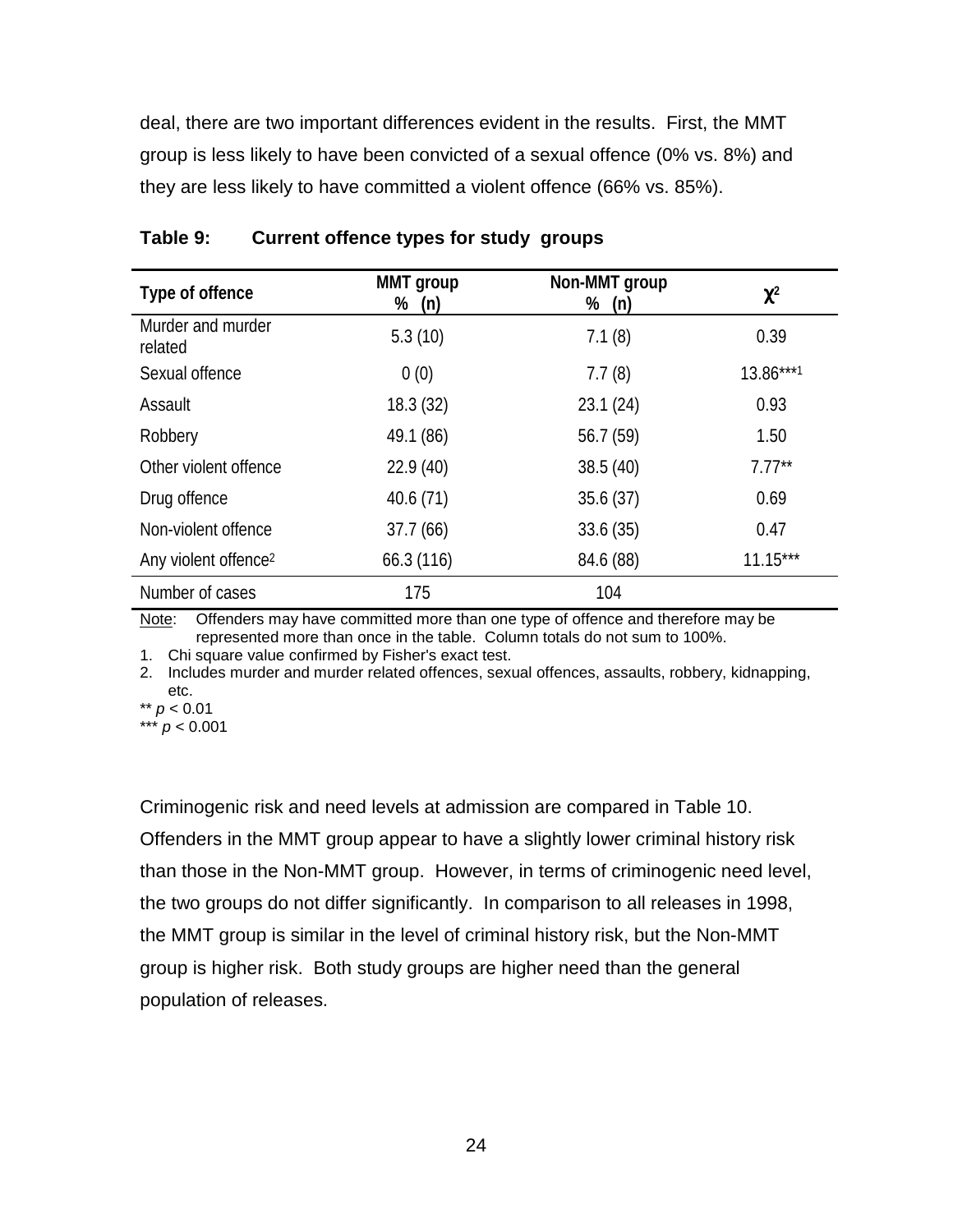|                 | <b>MMT</b> group<br>(n)<br>% | Non-MMT group<br>%<br>(n) | $\chi^2$ |
|-----------------|------------------------------|---------------------------|----------|
| <b>Risk</b>     |                              |                           |          |
| Low             | 11.0(19)                     | 2.9(3)                    |          |
| Moderate        | 41.3(71)                     | 36.5(38)                  | $7.84*$  |
| High            | 47.7 (82)                    | 60.6(63)                  |          |
| <b>Need</b>     |                              |                           |          |
| Low             | 2.9(5)                       | 0(0)                      |          |
| Moderate        | 32.0(55)                     | 31.7(33)                  | 3.12     |
| High            | 65.1(112)                    | 68.3 (71)                 |          |
| Number of cases | 172                          | 104                       |          |

### <span id="page-31-0"></span>**Table 10: Risk and need levels for study groups**

 $*$   $p < 0.05$ 

More detailed results for each of the seven criminogenic need domains are presented in Table 11. The MMT and Non-MMT groups are very similar in terms of the needs identified, with the exception of the Marital/Family need domain where fewer offenders in the MMT group (58%) had a need indicated compared to the Non-MMT group (71%).

# **Table 11: Needs indicated for Non-MMT and MMT groups**

|                     | <b>MMT</b> group | Non-MMT group |          |
|---------------------|------------------|---------------|----------|
| Need domain         | (n)<br>%         | %<br>(n)      | $\chi^2$ |
| Associates          | 83.2 (144)       | 84.6 (88)     | 0.09     |
| Attitude            | 66.5(115)        | 68.3(71)      | 0.09     |
| Community           | 76.3 (132)       | 72.1(75)      | 0.60     |
| Functioning         |                  |               |          |
| Employment          | 78.6 (136)       | 81.7 (85)     | 0.39     |
| Marital/ Family     | 58.4 (101)       | 71.1 (74)     | $4.55*$  |
| Personal/ emotional | 87.3 (151)       | 94.2 (98)     | 3.45     |
| Substance abuse     | 97.7 (169)       | 92.3 (96)     | 4.541    |
| Number of cases     | 173              | 104           |          |

1. Chi square value confirmed by Fisher's exact test.

\**p* < .05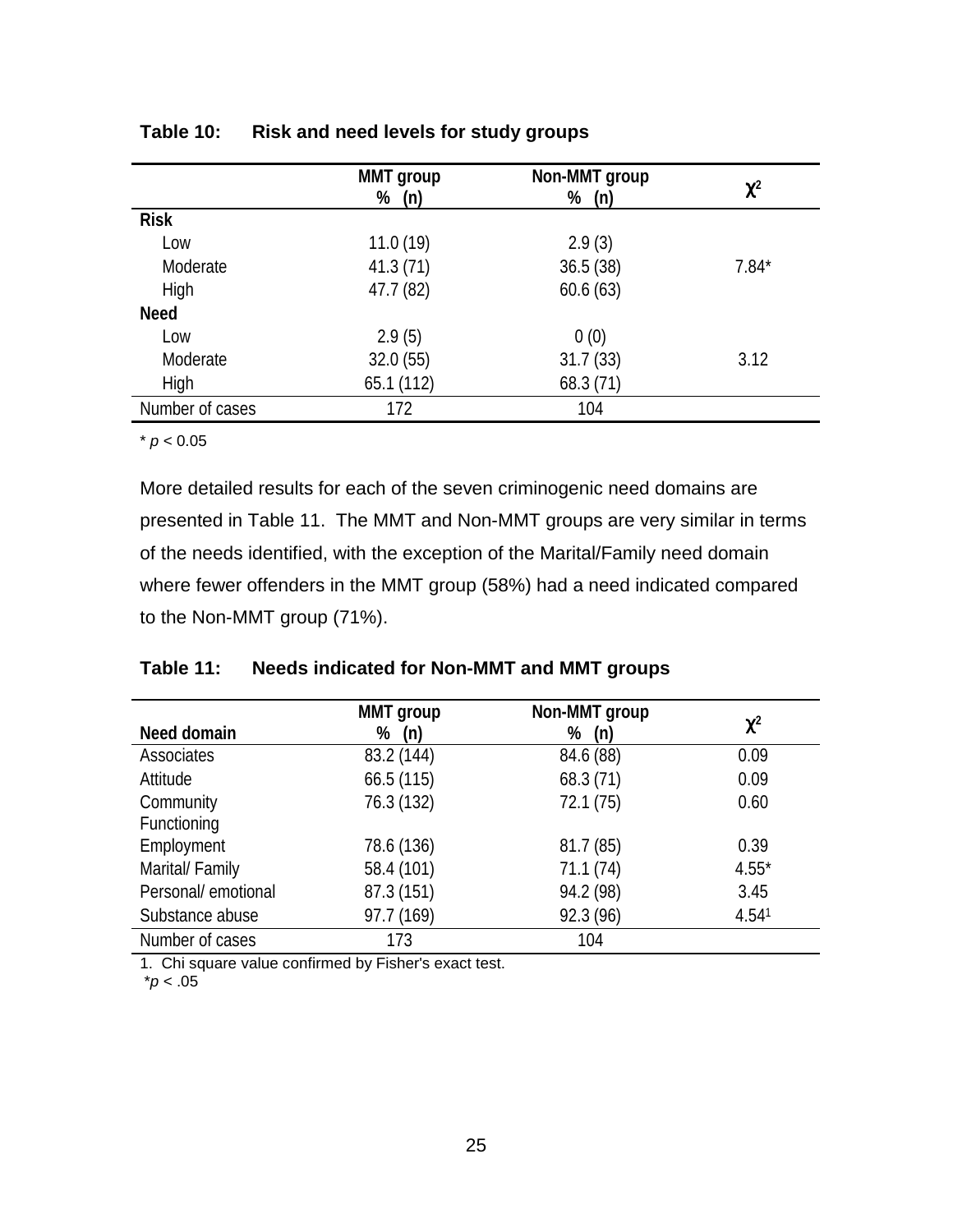### <span id="page-32-0"></span>*Summary*

The comparisons between the MMT and Non-MMT groups indicated that offenders in the MMT group were older, less likely to be Aboriginal offenders, and had slightly lower criminogenic risk than offenders in the Non-MMT group. All other analyses indicated the groups were relatively similar and therefore appropriate for comparisons. In addition, the results indicated that the MMT program is largely concentrated in the Pacific and Ontario regions, while the data for the Non-MMT group suggest that heroin is a problem in the Ontario, Prairie and Pacific regions. The number of heroin users identified by positive urinalysis results in the Atlantic and Quebec Regions was relatively low.

### **Pre to Post MMT Changes in Behaviour**

Offenders' institutional behaviour before and after the start of MMT was measured using misconducts and segregation time. The pre- and post-MMT periods varied in length, to a maximum of six months, so data were converted to a rate or incidence per month in order to insure uniformity of measurement. Repeated measures analysis of variance (ANOVA) was used to test for differences between the MMT and Non-MMT groups. This analysis also tested for differences across the two time periods (pre and post) and the interaction of group by time factors. Results are presented in Table 12.

Differences between the MMT and Non-MMT groups were observed on a number of variables, but the only change associated with participation in the MMT was for serious drug charges. While, the MMT group had significantly fewer total institutional charges, fewer serious institutional charges and fewer periods of involuntary segregation than the Non-MMT group, none of these variables showed any differences in pre- post-comparisons of MMT initiation. The one exception was for serious drug charges. Not only did the MMT group have fewer serious drug charges than the Non-MMT group, there was also a statistically reliable decrease in serious drug charges from the pre-MMT period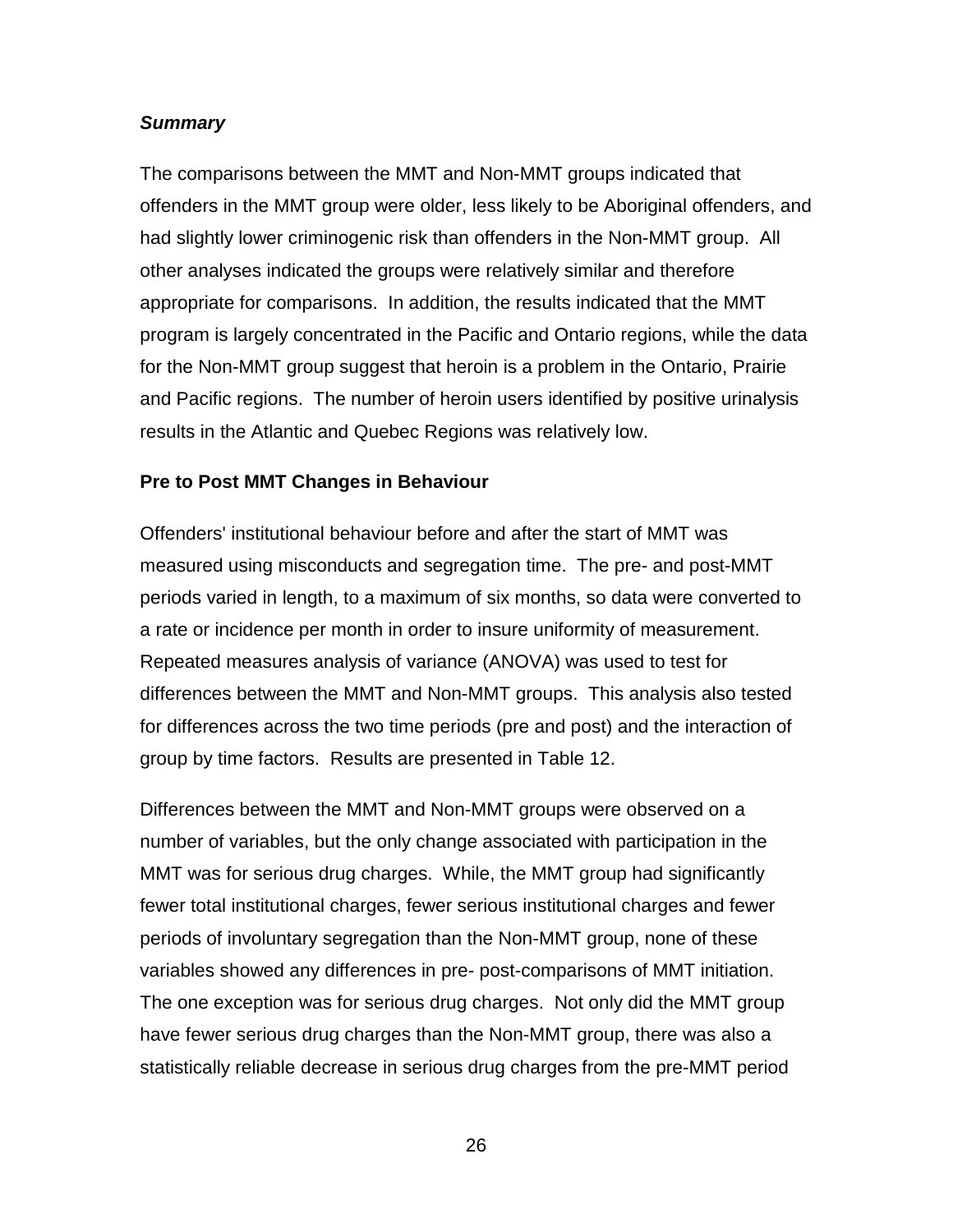(0.11) to the post-MMT period (0.08). In contrast, the Non-MMT group had an increase in serious drug charges (0.16 to 0.41) over time.

These results may indicate that MMT participants have already begun to change their behaviour prior to starting MMT or that offenders applying for and receiving MMT have fewer behaviour problems while incarcerated. Behaviour change prior to participation in MMT could be part of the process of choosing to pursue MMT.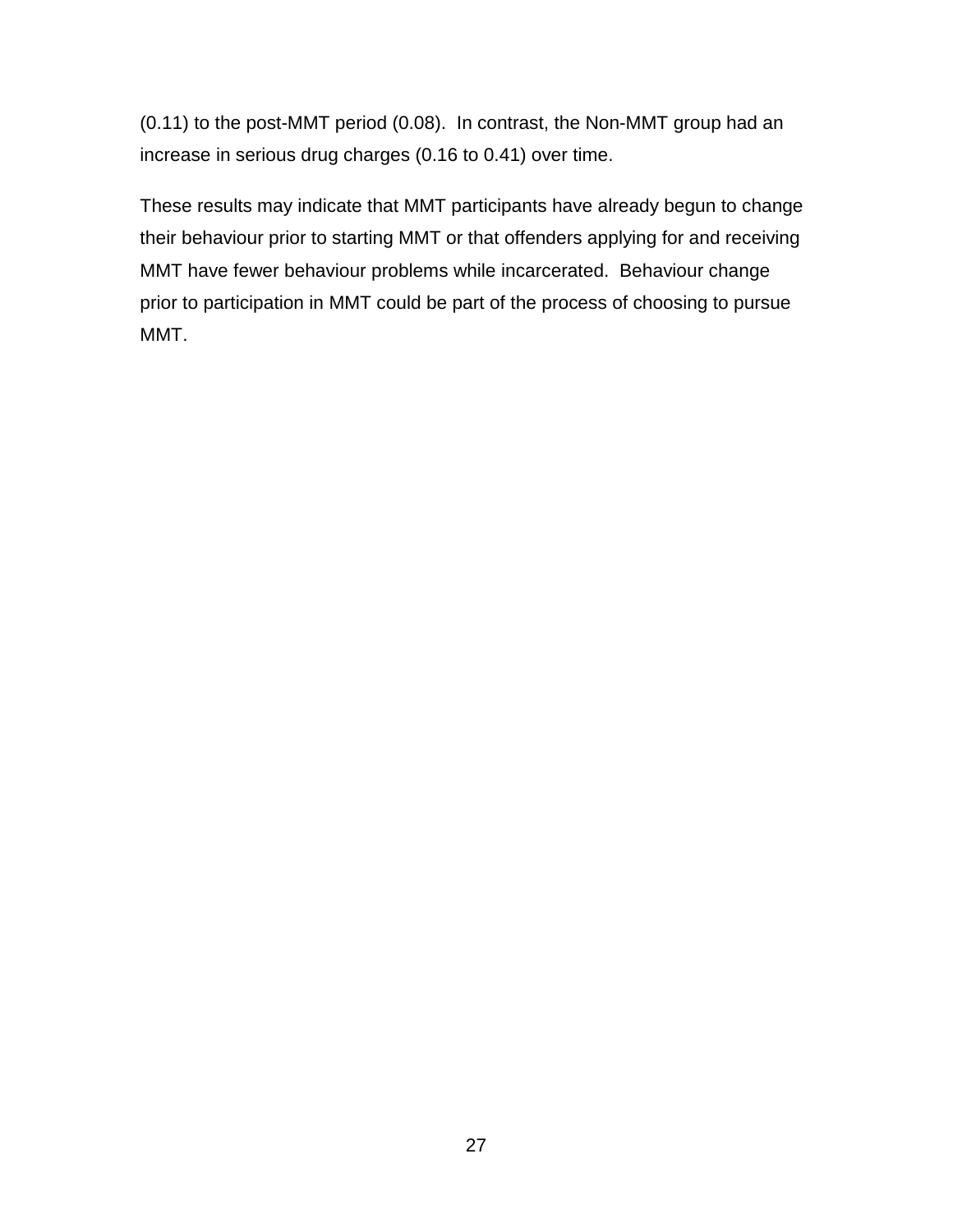|                                       |                | Non-MMT group<br><b>MMT</b> group |                 |                |             |                    | E                |
|---------------------------------------|----------------|-----------------------------------|-----------------|----------------|-------------|--------------------|------------------|
| <b>Measure</b>                        | Pre<br>M(SD)   | Post<br>M(SD)                     | Pre<br>M(SD)    | Post<br>M(SD)  | $E$ (group) | $\frac{E}{(time)}$ | (time*<br>group) |
| <b>Total institutional</b><br>charges | 0.37<br>(1.26) | 0.34<br>(0.67)                    | 0.91<br>(5.79)  | 0.79<br>(1.04) | $5.48*$     | 0.12               | 0.04             |
| <b>Total serious</b><br>charges       | 0.17<br>(0.48) | 0.16<br>(0.38)                    | 0.49<br>(3.80)  | 0.54<br>(0.83) | $6.33*$     | 0.03               | 0.03             |
| <b>Total minor</b><br>charges         | 0.20<br>(0.82) | 0.17<br>(0.44)                    | 0.42<br>(2.16)  | 0.25<br>(0.47) | 3.14        | 1.41               | 0.72             |
| Serious drug<br>charges               | 0.11<br>(0.41) | 0.08<br>(0.23)                    | 0.16<br>(0.24)  | 0.41<br>(0.80) | $30.5***$   | $10.32**$          | 18.15***         |
| Serious violent<br>charges            | 0.01<br>(0.07) | 0.04<br>(0.23)                    | 0.14<br>(1.90)  | 0.03<br>(0.09) | 0.75        | 0.43               | 0.99             |
| Serious other<br>charges              | 0.04<br>(0.19) | 0.04<br>(0.14)                    | 0.16<br>(1.90)  | 0.05<br>(0.14) | 1.09        | 0.66               | 0.64             |
| Minor drug<br>charges                 | 0.01<br>(0.04) | 0.01<br>(0.08)                    | 0.01<br>(0.07)  | 0.01<br>(0.06) | 0.02        | 0.05               | 0.57             |
| Minor violent<br>charges              | 0.02<br>(0.07) | 0.03<br>(0.14)                    | 0.03<br>(0.12)  | 0.03<br>(0.08) | 0.38        | 0.68               | 1.33             |
| Minor other<br>charges                | 0.17<br>(0.81) | 0.13<br>(0.37)                    | 0.38<br>(2.14)  | 0.21<br>(0.41) | $3.01 +$    | 1.69               | 0.54             |
| Voluntary<br>segregation<br>periods   | 0.11<br>(0.25) | 0.12<br>(0.13)                    | 0.03<br>(0.09)  | 0.08<br>(0.22) | 1.88        | 0.68               | 0.29             |
| Involuntary<br>segregation<br>periods | 0.19<br>(0.17) | 0.19<br>(0.17)                    | 0.29<br>(0.32)  | 0.35<br>(0.38) | $3.68 +$    | 0.32               | 0.28             |
| t p < 0.10                            | * $p < 0.05$   | ** $p < 0.01$                     | *** $p$ < 0.001 |                |             |                    |                  |

# <span id="page-34-0"></span>**Table 12: Pre to post measures (rate/month) of institutional behaviour**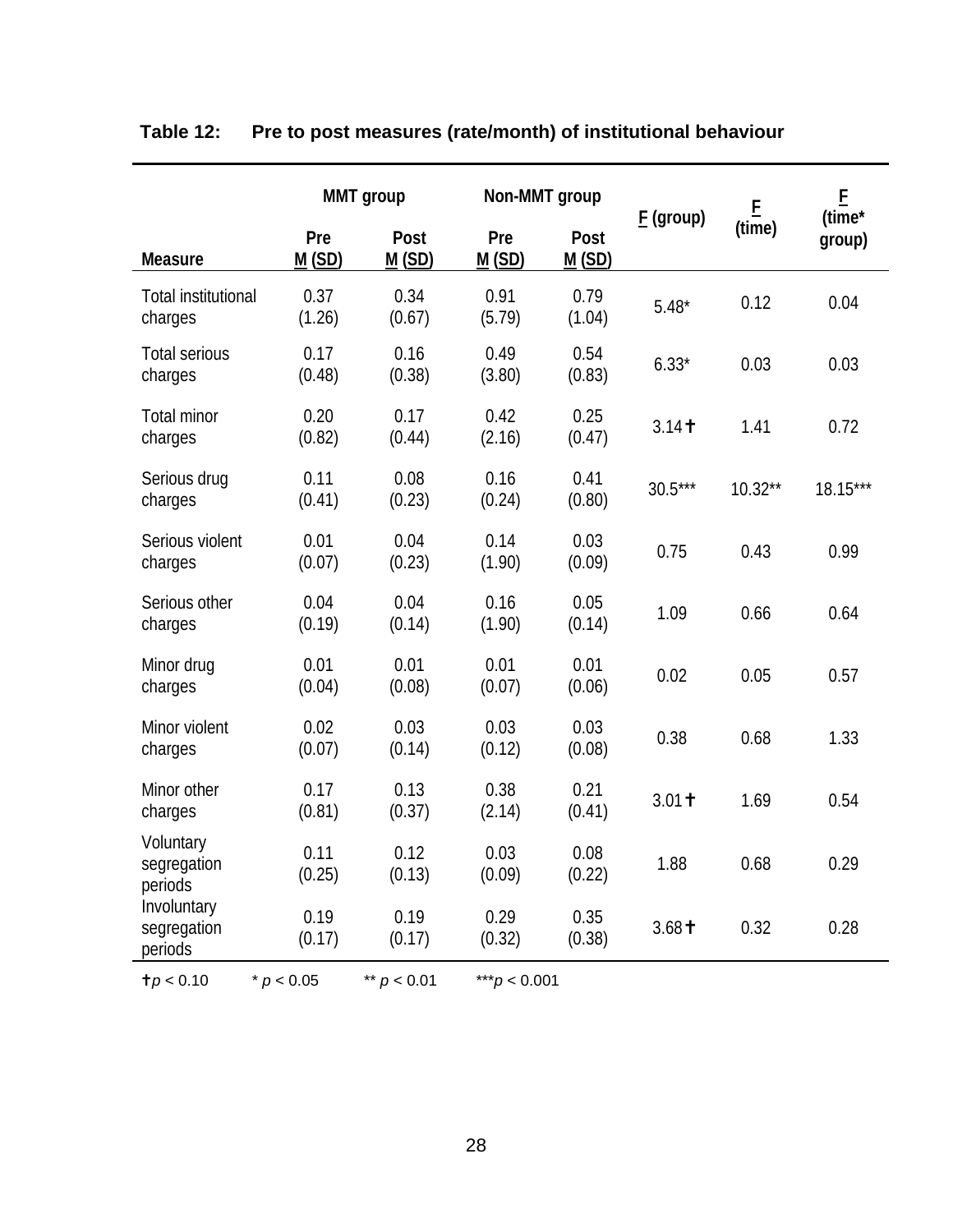#### **DISCUSSION**

<span id="page-35-0"></span>Previous research has indicated that participation in MMT has numerous beneficial effects, both for the individual and society at large (Fischer et al. 1999; Maddux & Desmond, 1997; Marsch, 1998; Stones, 1999). The current study further examined the impact of institutional MMT participation by comparing two groups of offenders on outcome following release and institutional behaviour before and after MMT initiation. As predicted, offenders who had participated in MMT were less likely to be readmitted and were readmitted at a slower rate than the Non-MMT group. These results provide support for the need to initiate MMT in the institutional setting.

Among offenders who had a revocation (with or without offence), offenders in the Non-MMT group were significantly more likely to have a UAL or a violation of the abstinence condition due to alcohol use. In terms of new offences, the offenders in the two groups were similar in their survival curves, the number of new offences committed and the types of new offences committed.

In order to ensure that group comparisons were valid, offenders in the two groups were evaluated in terms of demographic characteristics, current offence, and risk and need. Overall, few notable differences were found, and therefore it is suggested that the outcome findings are valid.

Finally, the MMT and Non-MMT groups were compared in terms of institutional behaviour at two time periods (i.e. pre to post MMT) in order to determine if there were any positive effects of MMT on behaviour while incarcerated. Overall, few differences were observed, with the exception of the number of serious drug charges per month. Offenders involved in MMT showed a decrease in drug charges over time while offenders in the comparison group showed an increase. This finding suggests that offenders participating in MMT are less involved in the drug subculture, such as drug taking, drug seeking, and drug trafficking behaviours post MMT initiation. In regards to segregation periods, the MMT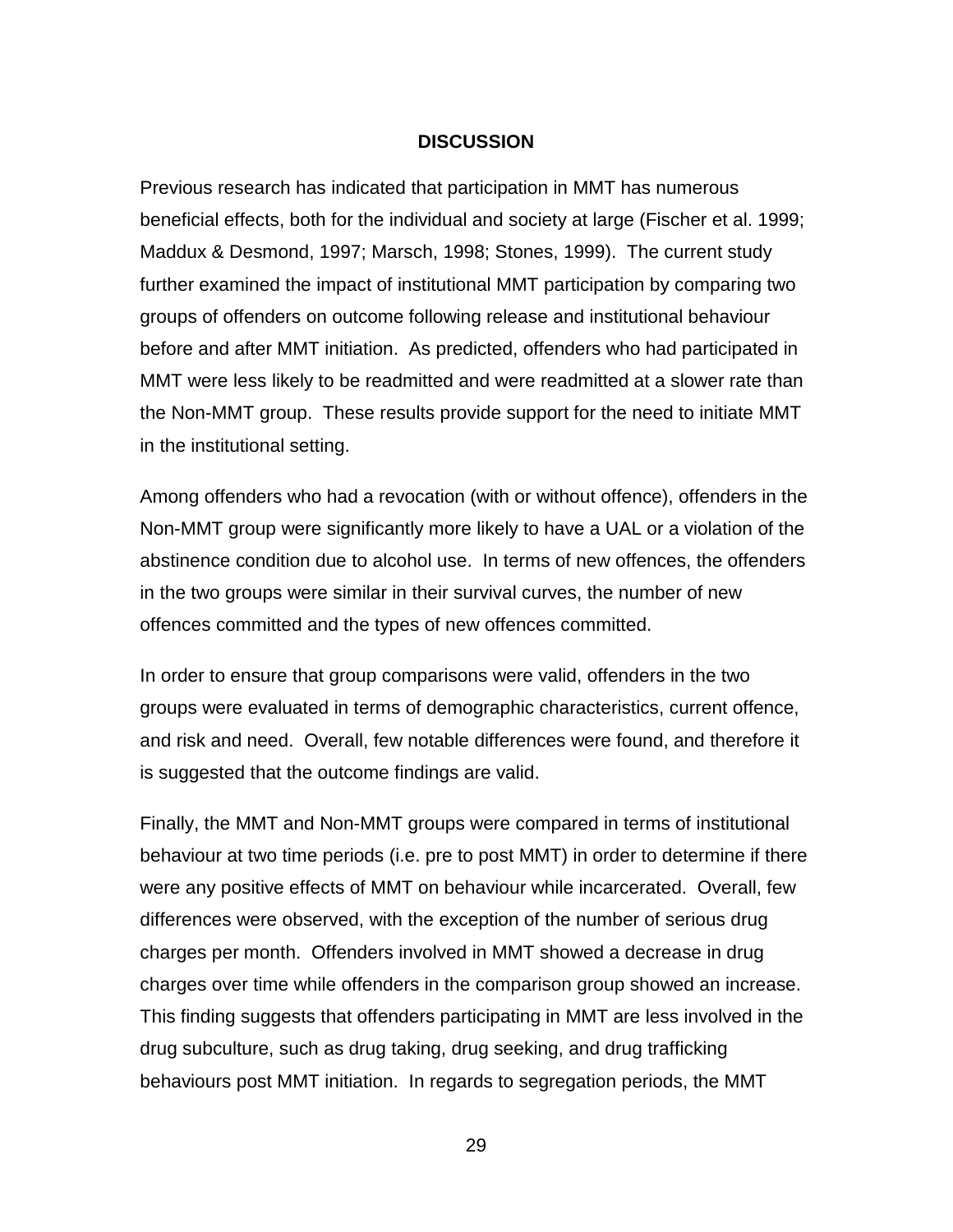<span id="page-36-0"></span>group spent less time in involuntary segregation than the Non-MMT group both before and after the initiation of MMT.

Although these results do not provide conclusive evidence that methadone serves to calm disruptive institutional behaviour, they do suggest that negative behaviours are at least maintained at a low level while offenders are on the MMT program. More importantly, it was demonstrated that there was a decrease for MMT offenders, relative to non-MMT offenders, in behaviours related to activity in the drug subculture.

The impact of MMT on offenders is most likely underestimated in this study. Offenders were included in the MMT group without regard for how long they remained in the program, how close to release they were in the program, and without any measure of their participation in other related program activities. In addition, participation in an MMT program after release was not monitored. The MMT group was basically offenders who, for some period time while incarcerated, participated in an MMT program. In addition, the follow-up period was longer for the MMT group than the Non-MMT group.

Even with these limitations the MMT offenders did better than similar offenders who did not participate in the MMT program. If it is possible to demonstrate an effect with these minimal requirements for inclusion in the MMT group, more complete data on level of participation and participation in a community MMT program would likely yield a larger effect. Future research will address these issues.

#### *Implications*

The results of the present study suggest that MMT participation has a beneficial effect on post-release outcome in terms of readmission to a federal penitentiary. An important implication of these findings is that CSC may spend less money on these offenders in the long term. The cost of the institutional MMT program may be offset by the cost savings of offenders successfully remaining in the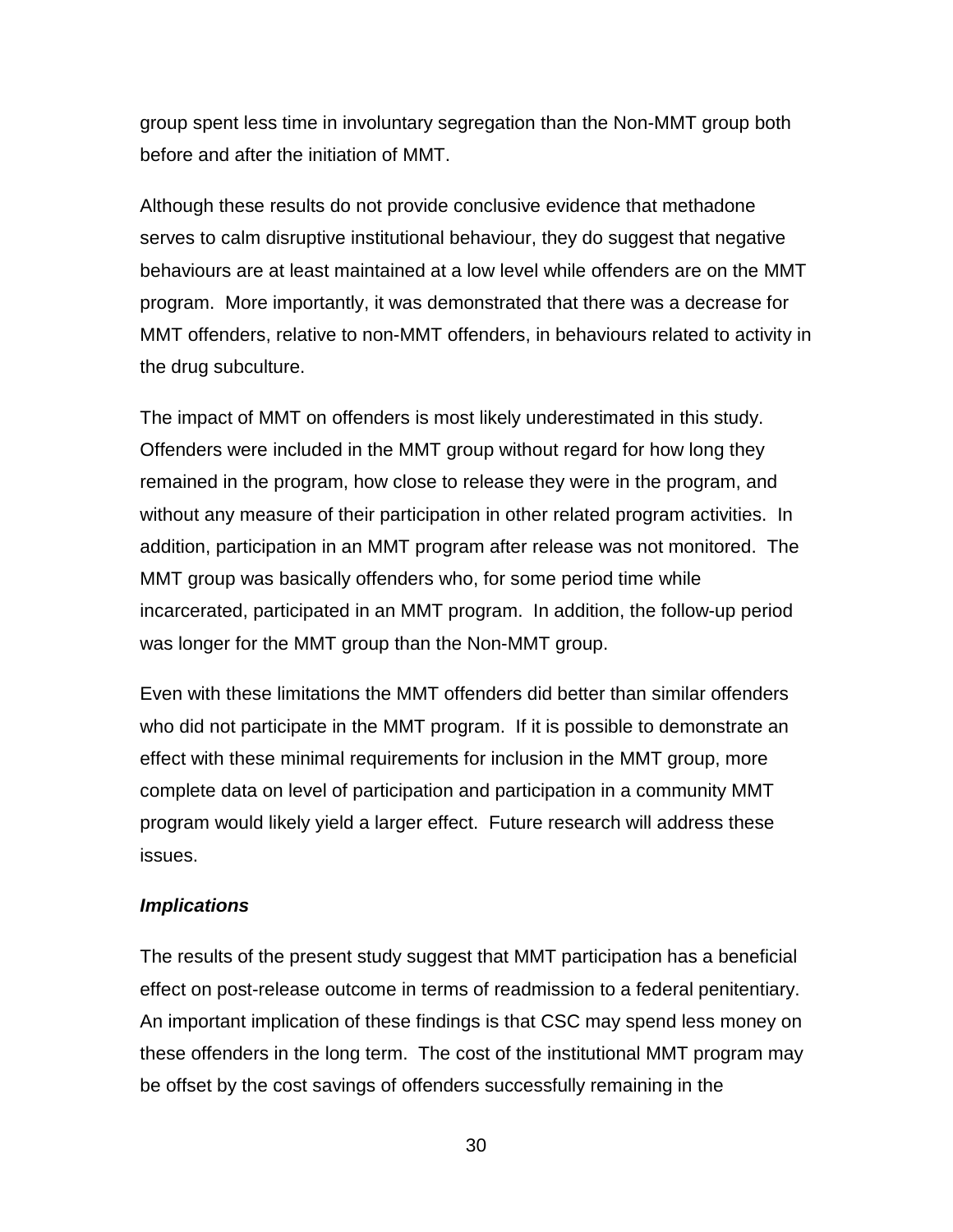community for a longer period of time than equivalent offenders not receiving MMT. In addition, health related costs such as treatment for HIV or Hepatitis C infection could be affected by MMT availability in prisons.

It should be mentioned that other measures of post-release outcome need to be examined in order to get a more complete picture of the effect of MMT participation on offenders' behaviour after release. These outcome measures may include such things as health care use, employment status and measures of substance abuse, as well as other measures. This will be assessed in a future study.

In terms of offender behaviour while incarcerated, few differences were observed. This may be due to a true lack of effect, or the inability of the current measures of institutional behaviour to detect changes over a 6-month period. Furthermore, it may be that offenders who apply for MMT have a waiting period prior to initiation of MMT that may be affecting the results. There was a difference, however, in terms of serious drug charges (e.g., possession of alcohol/drugs/drug paraphernalia, takes intoxicant into body). Specifically, heroin-addicted offenders on methadone showed a decrease in drug activity behaviours, while Non-MMT offenders showed an increase over time. This finding has implications regarding the functioning of the institution. In particular, if offenders who are on methadone are not as involved in the drug subculture, there may be less danger to themselves and to the staff around them.

It should be noted that the current study only examined institutional charges and segregation time, and other measures such as program participation were not addressed. For example, offenders who are involved in MMT may have increased ability to concentrate, which would in turn affect their ability to participate in useful activities such as employment, education and treatment. A future study will examine the effect of MMT participation on these other institutional behaviours as perceived by staff and offenders.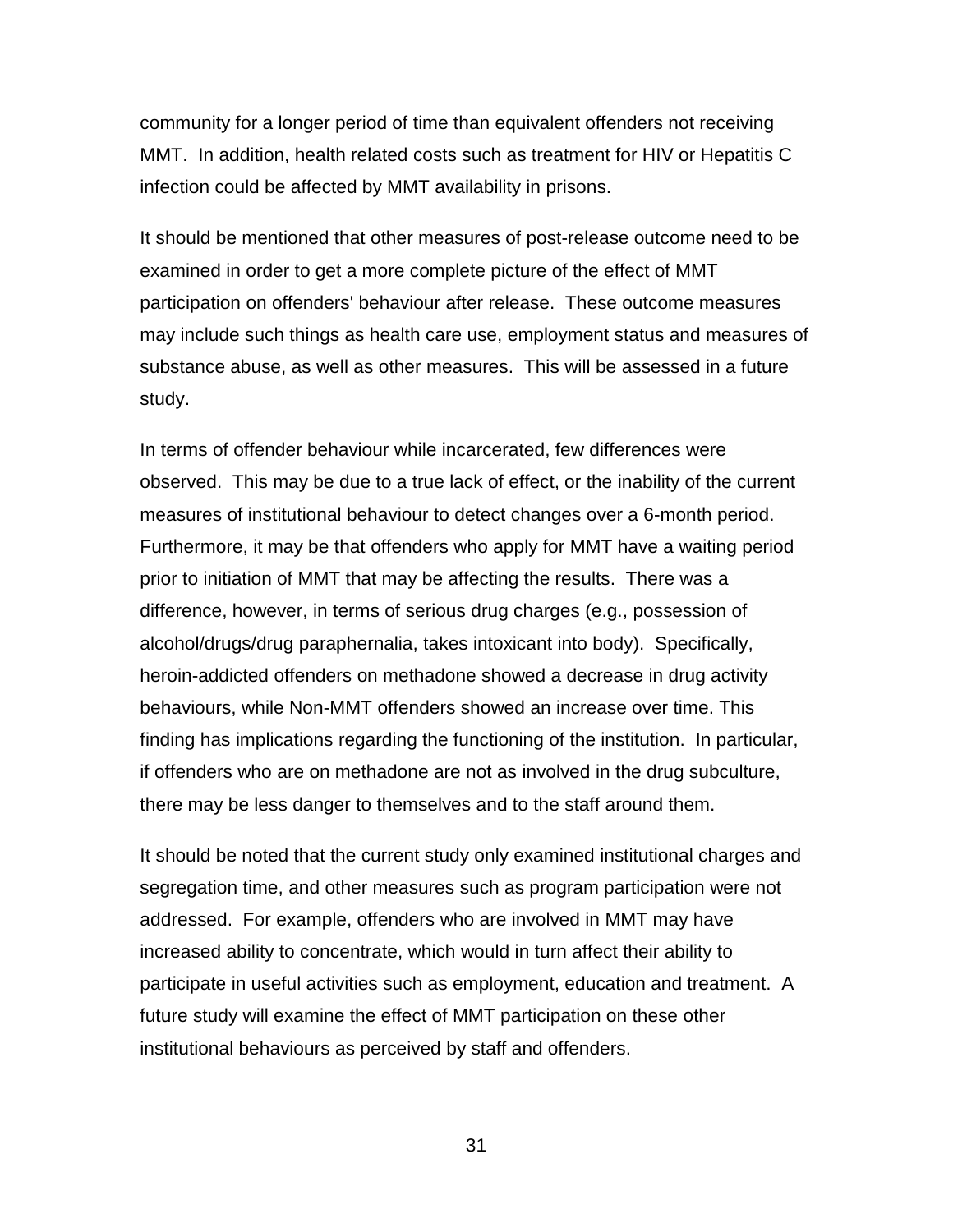Most importantly, this research demonstrated that there are definite positive effects of MMT on offender behaviour, with the largest benefit existing following release. Future research is needed to further assess the degree to which institutional MMT is maintained upon release, and how this affects the long term functioning of heroin-addicted individuals.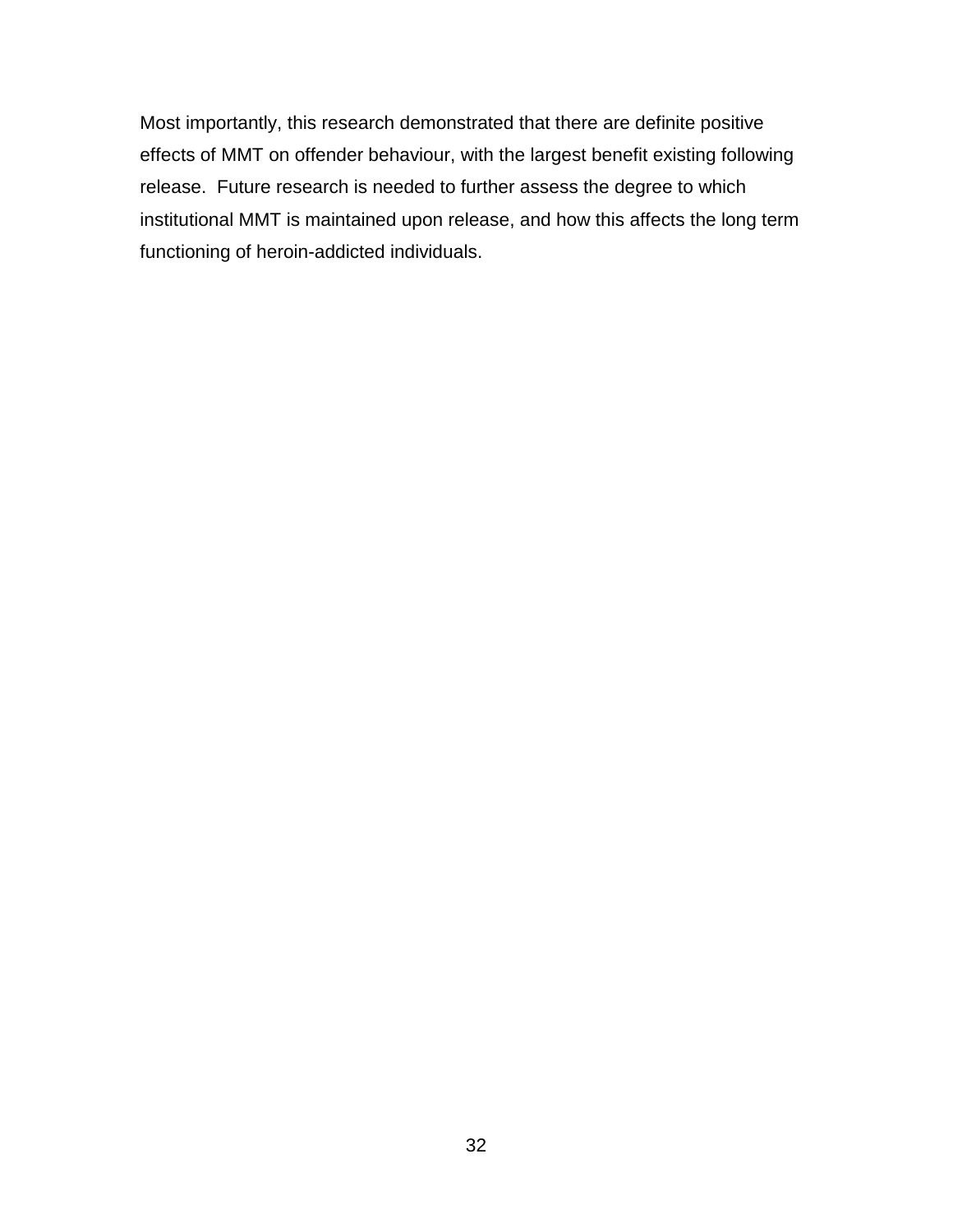#### **REFERENCES**

- <span id="page-39-0"></span>Bellin, B., Wesson, J, Tomasino, V., Nolan, J., Glick, A., & Oquendo, S. (1999). High dose methadone reduces criminal recidivism in opiate addicts. *Addiction Research, 7(1*), 19-29.
- Caplehorn, J. R. M. (1994). A comparison of abstinence-oriented and indefinite methadone maintenance treatment. *The International Journal of the Addictions, 29,* 1361-1375.
- Coid, J., Carvell, A., Kittler, Z., Healey, A. & Henderson, J. (2000*). Opiates, Criminal Behaviour, and Methadone Treatment.* Website: [http://www.homeoffice.gov.](http://www.homeoffice.gov/)uk/rds/index.htm.
- Correctional Service Canada (1999*). National Methadone Maintenance Treatment Program Phase 1.* Resource and Information Package.
- Darke, S., Kaye, S. & Finlay-Jones, R. (1998). Drug use and injection risk-taking among prison methadone maintenance patients. *Addiction, 93(8),* 1169-1175.
- Dole, V. P., & Nyswander, M. (1965). A medical treatment for diacetylmorphine (heroin) addiction. *Journal of the American Medical Association, 193,* 80-84.
- Dolan, K. A., Wodak, A. D., & Hall, W. D. (1998). Methadone maintenance treatment reduces heroin injection in New South Wales prisons. *Drug and Alcohol Review, 17,* 153-158.
- Fischer, B., Gliksman, L, Rehm, J., Daniel, N., & Medved, W. (1999). Comparing opiate users in methadone treatment with untreated opiate users: Results of a follow-up study with a Toronto opiate user cohort*. Canadian Journal of Public Health, 90,* 299-303.
- Maddux, J. F., & Desmond, D. P. (1997). Outcomes of methadone maintenance 1 year after admission. *Journal of Drug Issues, 27*, 225-238.
- Magura, S., Rosenblum, A., Lewis, C., & Joseph, H. (1993). The effectiveness of in-jail methadone maintenance. *The Journal of Drug Issues, 23,* 75-99.
- Marsch, L. A. (1998). The efficacy of methadone maintenance interventions in reducing illicit opiate use, HIV risk behaviour and criminality: A metaanalysis. *Addiction, 93*, 515-532.
- Marsden, J., Gossop, M., Farrell, M., & Strang, J. (1998). Opioid substitution: Critical issues and future directions. *Journal of Drug Issues, 28*, 243-264.